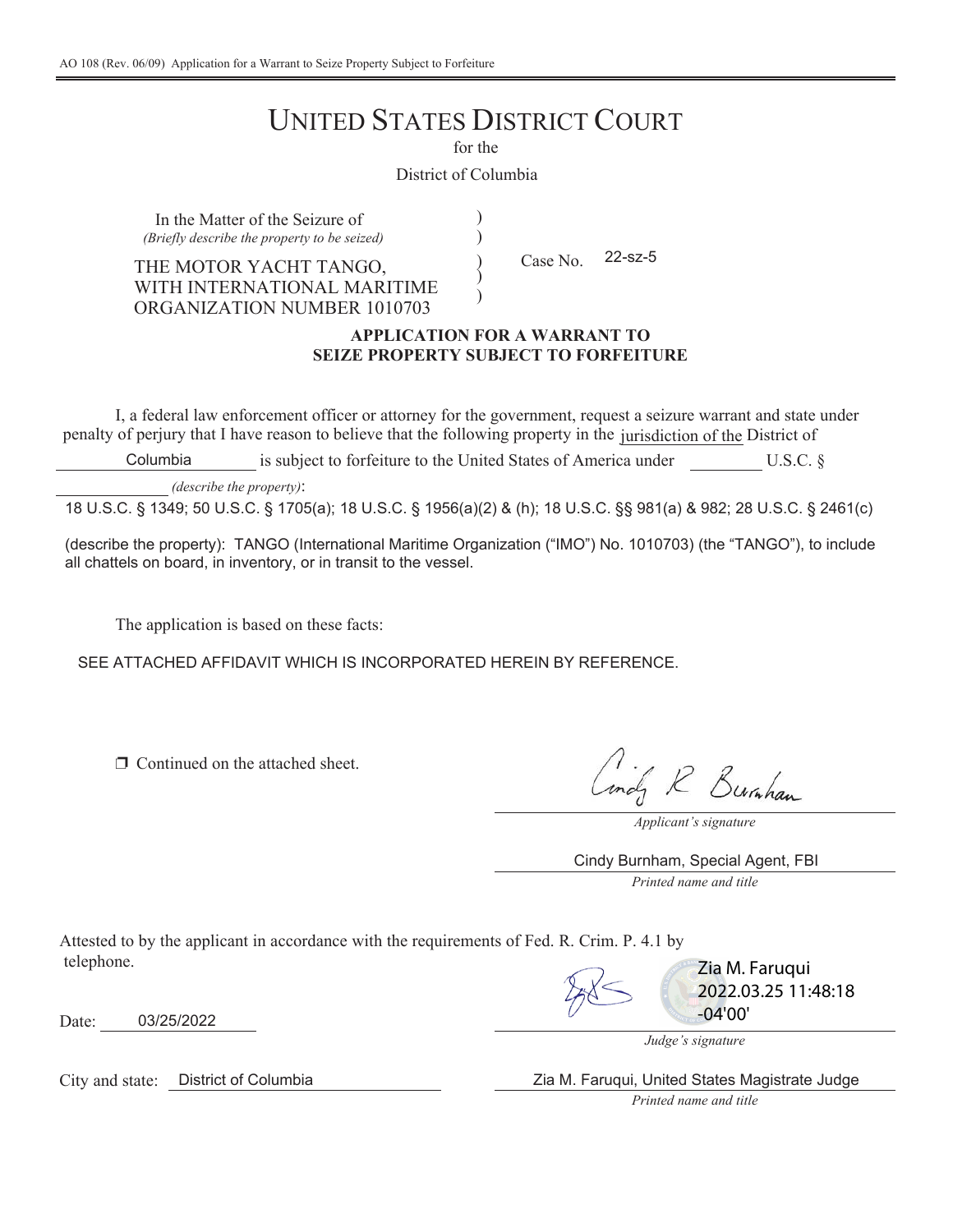## **UNITED STATES DISTRICT COURT**

for the

 $\mathcal{E}$  $\mathcal{E}$  $\mathcal{E}$  $\mathcal{E}$  $\mathcal{E}$ 

 $\lambda$ 

 $\big)$  $\mathcal{E}$  $\lambda$ 

District of Columbia

In the Matter of the Seizure of *(Briefly describe the property to be seized)* THE MOTOR YACHT TANGO. WITH INTERNATIONAL MARITIME ORGANIZATION NUMBER 1010703

Case No.  $22$ -sz-5

## **WARRANT TO SEIZE PROPERTY SUBJECT TO FORFEITURE**

To: Any authorized law enforcement officer

An application by a federal law enforcement officer or an attorney for the government requests that EXTREM FRUM FOR THE SERVICE THE UNION OF SERVICE THE UNION TO SERVICE THE SERVICE THE SERVICE THE SERVICE THE SERVICE THE SERVICE THE SERVICE THE SERVICE THE SERVICE THE SERVICE THE SERVICE THE SERVICE THE SERVICE THE SERV being subject to forfeiture to the United States of America. The property is described as follows:

TANGO (International Maritime Organization ("IMO") No. 1010703), to include all chattels on board, in inventory, or in transit to the vessel, pursuant to 18 U.S.C. § 1349; 50 U.S.C. § 1705(a); 18 U.S.C. § 1956(a)(2) & (h); 18  $U.S.C.$  §§ 981(a) & 982; 28 U.S.C. § 2461(c)

AS FURTHER DESCRIBED IN THE AFFIDAVIT

I find that the affidavit(s) and any recorded testimony establish probable cause to seize the property.

**YOU ARE COMMANDED** to execute this warrant and seize the property on or before

*(not to exceed 14 days)* 04/07/2022

 $\ddot{\phantom{0}}$ 

 $\Box$  in the daytime – 6:00 a.m. to 10:00 p.m.  $\Box$  at any time in the day or night, as I find reasonable cause has been established

Unless delayed notice is authorized below, you must also give a copy of the warrant and a receipt for the property taken to the person from whom, or from whose premises, the property was taken, or leave the copy and receipt at the place where the property was taken.

*(name)* An officer present during the execution of the warrant must prepare, as required by law, an inventory of any property seized and the officer executing the warrant must promptly return this warrant and a copy of the inventory to United States Magistrate Judge = The States Magistrate Dudge = The States 2ia M. Faruqui

 $\Box$  I find that immediate notification may have an adverse result listed in 18 U.S.C. § 2705 (except for delay of trial), and authorize the officer executing this warrant to delay notice to the person who, or whose property, will be searched or seized *(check the appropriate box)*  $\Box$  for days *(not to exceed 30).* 

 $\Box$  until, the facts justifying, the later specific date of

 $3/25/2022$ 

*Judge's signature*

City and state: District of Columbia Zia M. Faruqui, United States Magistrate Judge

*Printed name and title*

Zia M. Faruqui

2022.03.25 11:48:51 -04'00'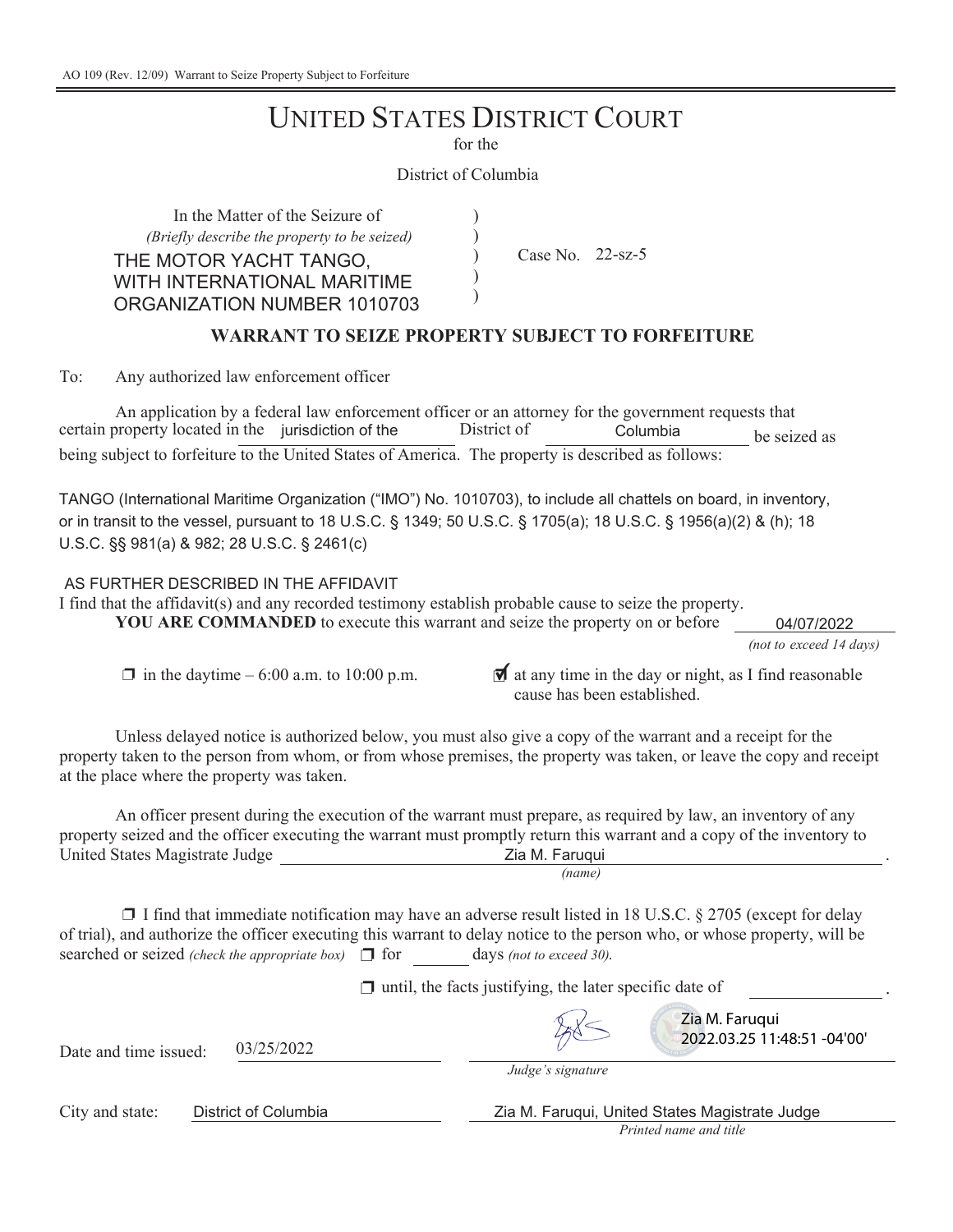| Return    |                                    |                                 |                                                                                                                    |
|-----------|------------------------------------|---------------------------------|--------------------------------------------------------------------------------------------------------------------|
| Case No.: | $22 - sz-5$                        | Date and time warrant executed: | Copy of warrant and inventory left with:                                                                           |
|           | Inventory made in the presence of: |                                 |                                                                                                                    |
|           | Inventory of the property taken:   |                                 |                                                                                                                    |
|           |                                    |                                 |                                                                                                                    |
|           |                                    |                                 |                                                                                                                    |
|           |                                    |                                 |                                                                                                                    |
|           |                                    |                                 |                                                                                                                    |
|           |                                    |                                 |                                                                                                                    |
|           |                                    |                                 |                                                                                                                    |
|           |                                    |                                 |                                                                                                                    |
|           |                                    |                                 |                                                                                                                    |
|           |                                    |                                 |                                                                                                                    |
|           |                                    |                                 |                                                                                                                    |
|           |                                    |                                 |                                                                                                                    |
|           |                                    |                                 |                                                                                                                    |
|           |                                    |                                 |                                                                                                                    |
|           |                                    |                                 |                                                                                                                    |
|           |                                    |                                 |                                                                                                                    |
|           |                                    |                                 |                                                                                                                    |
|           |                                    | Certification                   |                                                                                                                    |
|           | to the designated judge.           |                                 | I declare under penalty of perjury that this inventory is correct and was returned along with the original warrant |
|           |                                    |                                 |                                                                                                                    |
| Date:     |                                    |                                 | Executing officer's signature                                                                                      |
|           |                                    |                                 | Printed name and title                                                                                             |
|           |                                    |                                 |                                                                                                                    |
|           |                                    |                                 |                                                                                                                    |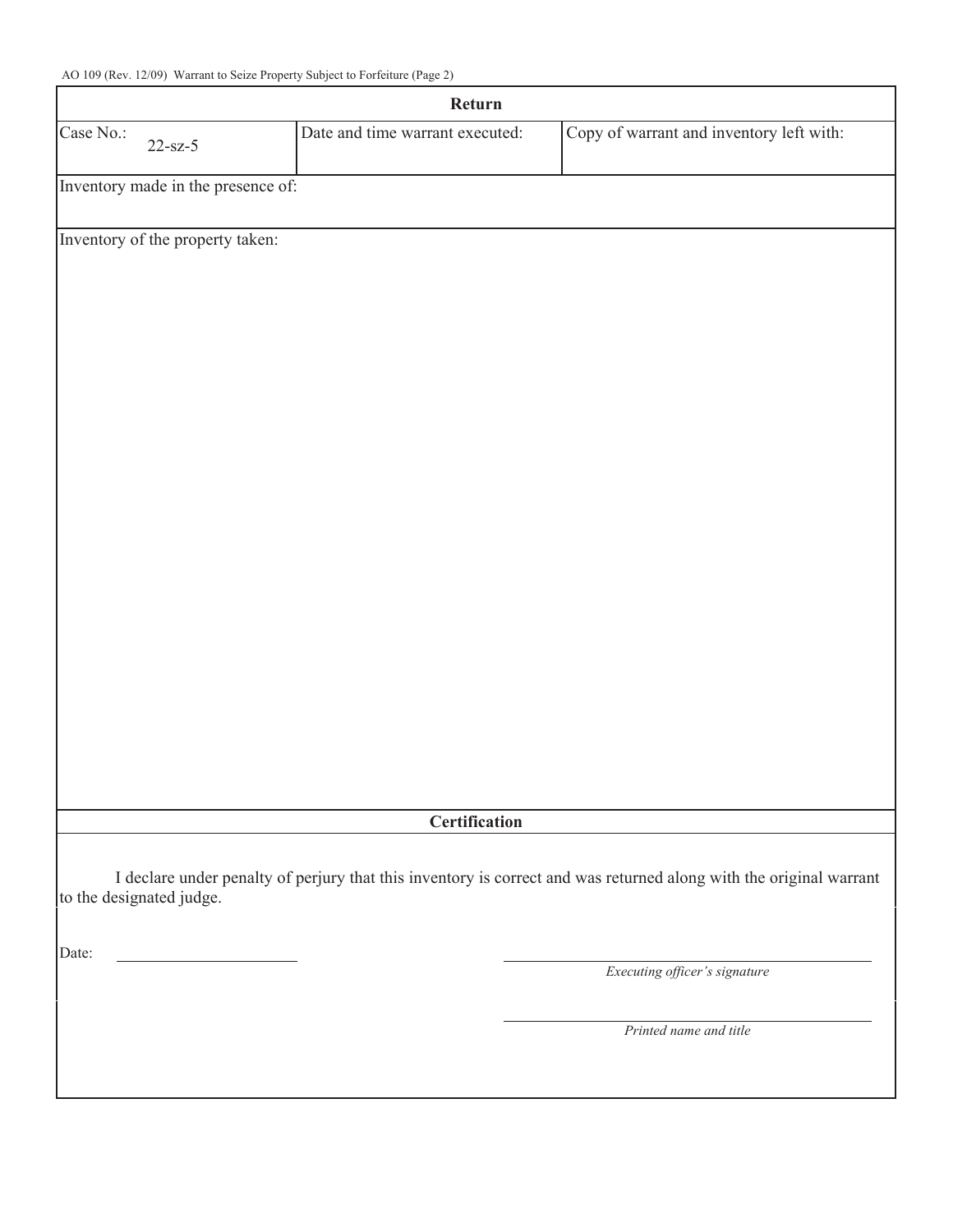## **UNITED STATES DISTRICT COURT FOR THE DISTRICT OF COLUMBIA**

**IN THE MATTER OF THE SEIZURE OF THE MOTOR YACHT TANGO, WITH INTERNATIONAL MARITIME ORGANIZATION NUMBER 1010703**

**CASE NO. 22-sz-5**

## **FILED UNDER SEAL**

## **AFFIDAVIT IN SUPPORT OF AN APPLICATION FOR A SEIZURE WARRANT**

I, Cindy Burnham, a Special Agent with Federal Bureau of Investigation ("FBI"), being duly sworn, depose and state as follows:

1. I am a Special Agent of the Federal Bureau of Investigation ("FBI") working in the Minneapolis, Minnesota field office. I have been employed as a Special Agent since April 16, 2006. My responsibilities include the enforcement of federal laws involving international terrorism, U.S. sanctions, and laws involving the illegal export of U.S.-origin. As a Special Agent of the FBI, I am authorized to investigate violations of the laws of the United States, and to execute search and seizure warrants issued under the authority of the United States. I have conducted and participated in other investigations related to violations of U.S. export laws and regulations. During my tenure as Special Agent with FBI I have been involved in the investigation of such crimes as the illegal export of commodities and/or technology. I am currently assigned to conduct investigations involving the illegal export of controlled items, which are regulated by the U.S. Government, including the Department of Commerce and the Department of Homeland Security.

2. I have been one of the case agents in this investigation. During my work on this investigation, I have reviewed reports prepared by agents and discussed this case and other related cases with agents, law enforcement officers, and partners at other U.S. Government agencies who have been involved in these investigations. I submit this affidavit based upon personal knowledge derived from my participation in this investigation, and information that I have received from a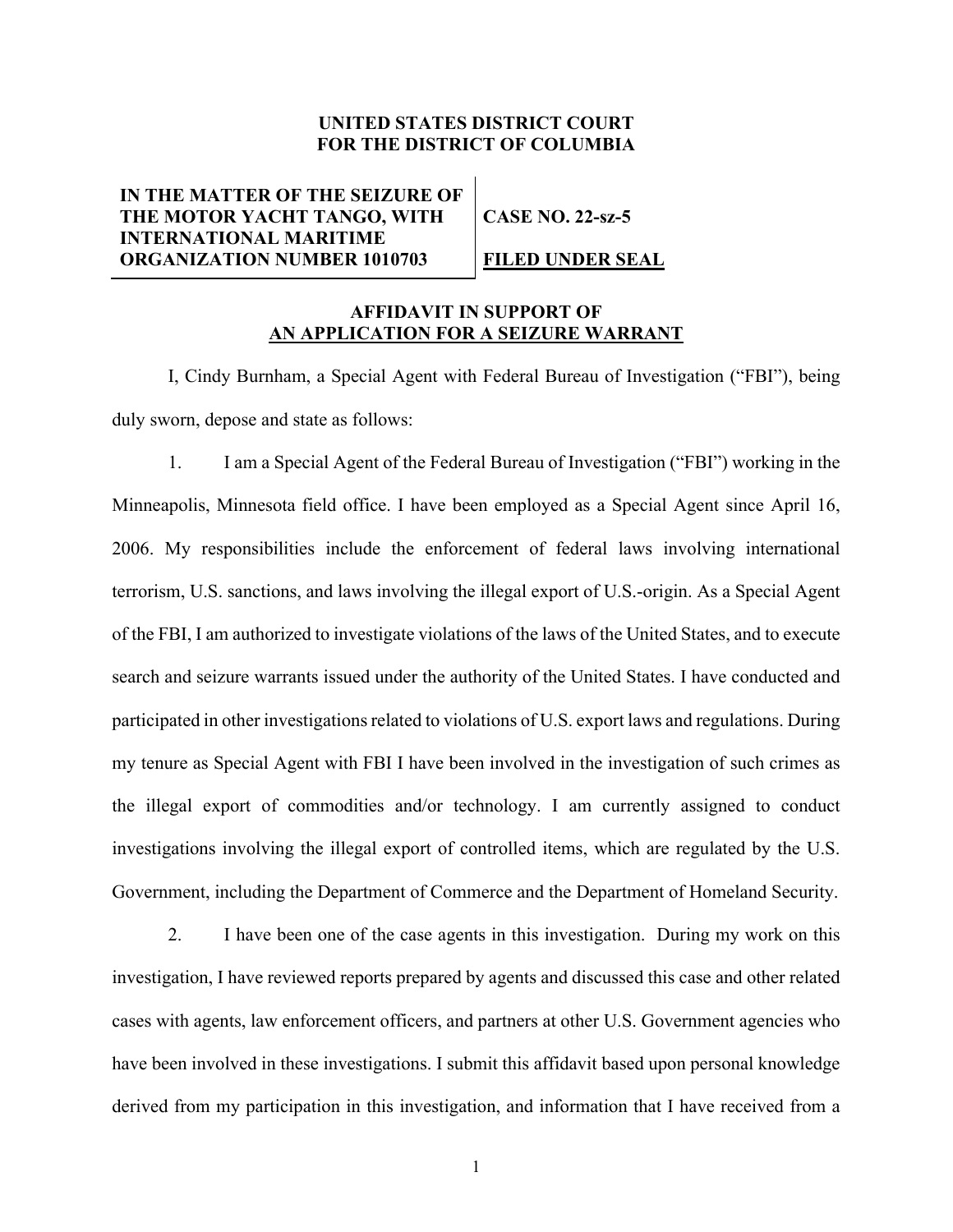variety of other sources, including law enforcement officers and agents, witness interviews, public records, bank records, and documents discussed herein.

#### **I. INTRODUCTION**

3. This affidavit is made in support of a seizure warrant for the vessel known as the TANGO (International Maritime Organization ("IMO") No. 1010703) (the "TANGO"), a motor yacht built in 2011 and owned by Viktor Vekselberg, a Russian national, which is currently located in the port of Palma de Mallorca, Spain. References herein to the TANGO refer to the vessel itself, to include all chattels on board, in inventory, or in transit to the vessel.

4. As further described herein, the TANGO is an asset of Vekselberg. On or about April 6, 2018, the U.S. Department of Treasury's Office of Foreign Assets Control ("OFAC") designated Vekselberg as a Specially Designated National, as further described herein. As detailed herein, there is probable cause to believe that:

- a. Between 2011-present, Vekselberg and his coconspirators conspired to commit bank fraud by structuring transactions about the TANGO in such a manner as to obfuscate Vekselberg's ownership interest therein and in order to cause U.S. financial institutions to process U.S. dollar transactions. Further, there is probable cause to believe that the deceptive practices allowed Vekselberg and his coconspirators to evade U.S. financial institutions' Know Your Customer investigations on these transactions and the reporting of the transactions to the Treasury Department, and ultimately, U.S. financial institutions processed these transactions;
- b. From April 6, 2018 to the present, Vekselberg and those acting on his behalf and for his benefit caused U.S. dollar transactions for the TANGO to be sent through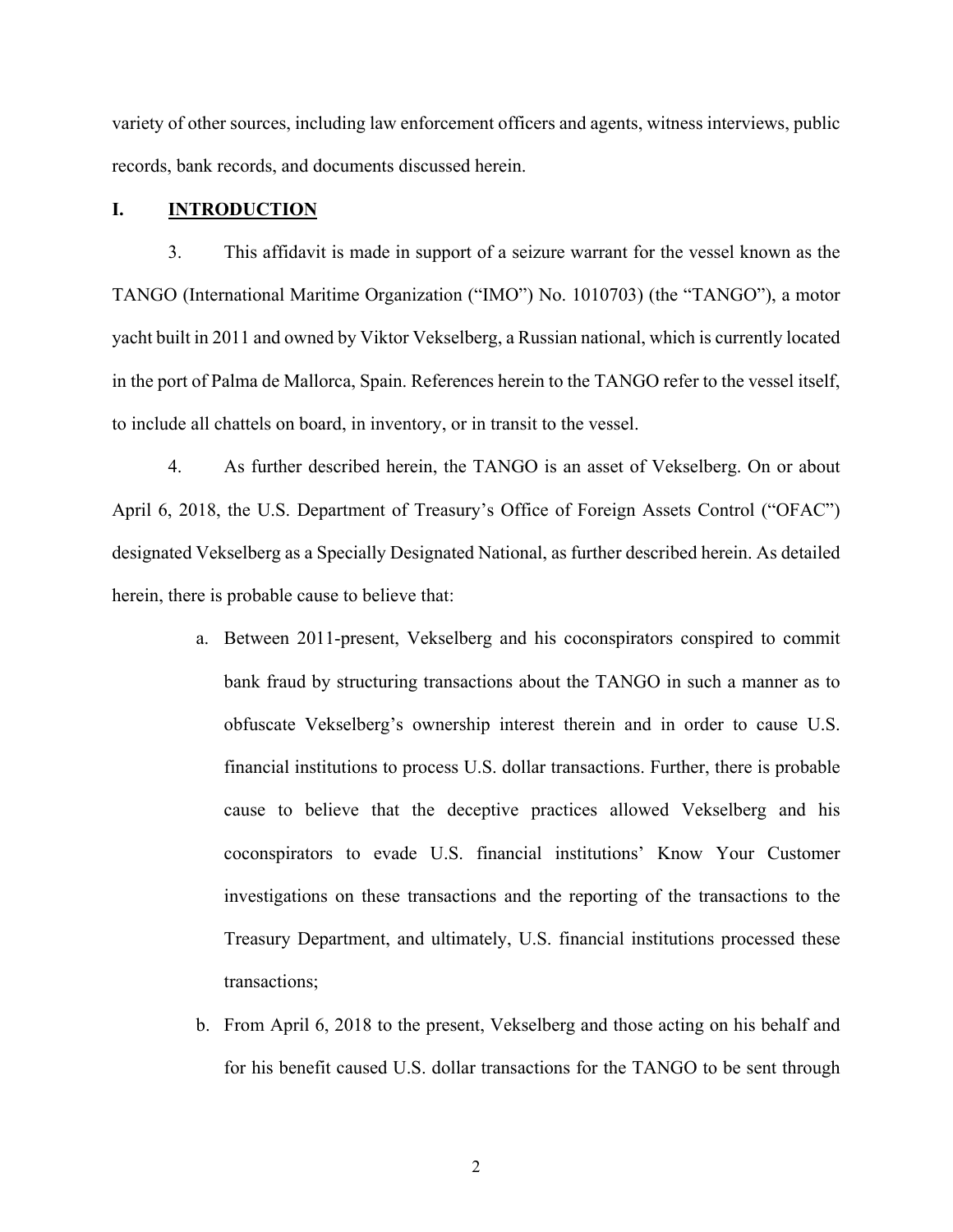U.S. financial institutions, after a time which Vekselberg was designated by the Treasury Department. Further, there is probable cause to believe that Vekselberg had an interest in the TANGO and the financial transactions for its benefit, and thus a license was required for U.S. dollar transactions, but not obtained; and

c. Vekselberg and his coconspirators conspired to and did cause funds to be transferred internationally with the intent to promote the carrying on of his bank fraud conspiracy and IEEPA violations, with the intent to conceal the true nature of the ownership of the proceeds, and with the intent to avoid transaction reporting requirements under federal law.

5. There is probable cause to believe that the TANGO is subject to seizure and forfeiture based on violations of 18 U.S.C. § 1349 (conspiracy to commit bank fraud), 50 U.S.C. § 1705(a)) (International Emergency Economic Powers Act ("IEEPA")), and 18 U.S.C.  $\S$  1956(a)(2) & (h) (money laundering & conspiracy). Specifically, 18 U.S.C.  $\S$  981(a)(1)(A) & (C) provide for forfeiture of property that is (i) "involved in" a transaction in violation of 18 U.S.C. § 1956 or (ii) "constitutes" "proceeds traceable" to a specified unlawful activity (as defined in 18 U.S.C.  $\S$  1956(c)(7)(D); here, bank fraud and violations of IEEPA).

6. This Court has venue over the forfeiture action because "acts or omissions giving rise to the forfeiture occurred" in the District. *See* 28 U.S.C. § 1355(b)(2)); *see also One Gold Ring with Carved Gemstone*, 2019 WL 5853493, at \*1 (citing 28 U.S.C. § 1355(b)(2)) ("This court is the sole jurisdiction where such litigation is properly lodged."). To the extent that the Target Property is seized in a foreign jurisdiction or upon the high seas, this Court additionally has jurisdiction. *See United States v. All Petroleum-Product Cargo Aboard the Bella with Int'l Mar. Org. No. 9208124*, No. 20-CV-1791, 2020 WL 3771953 (D.D.C. July 2, 2020) ("[T]his Court has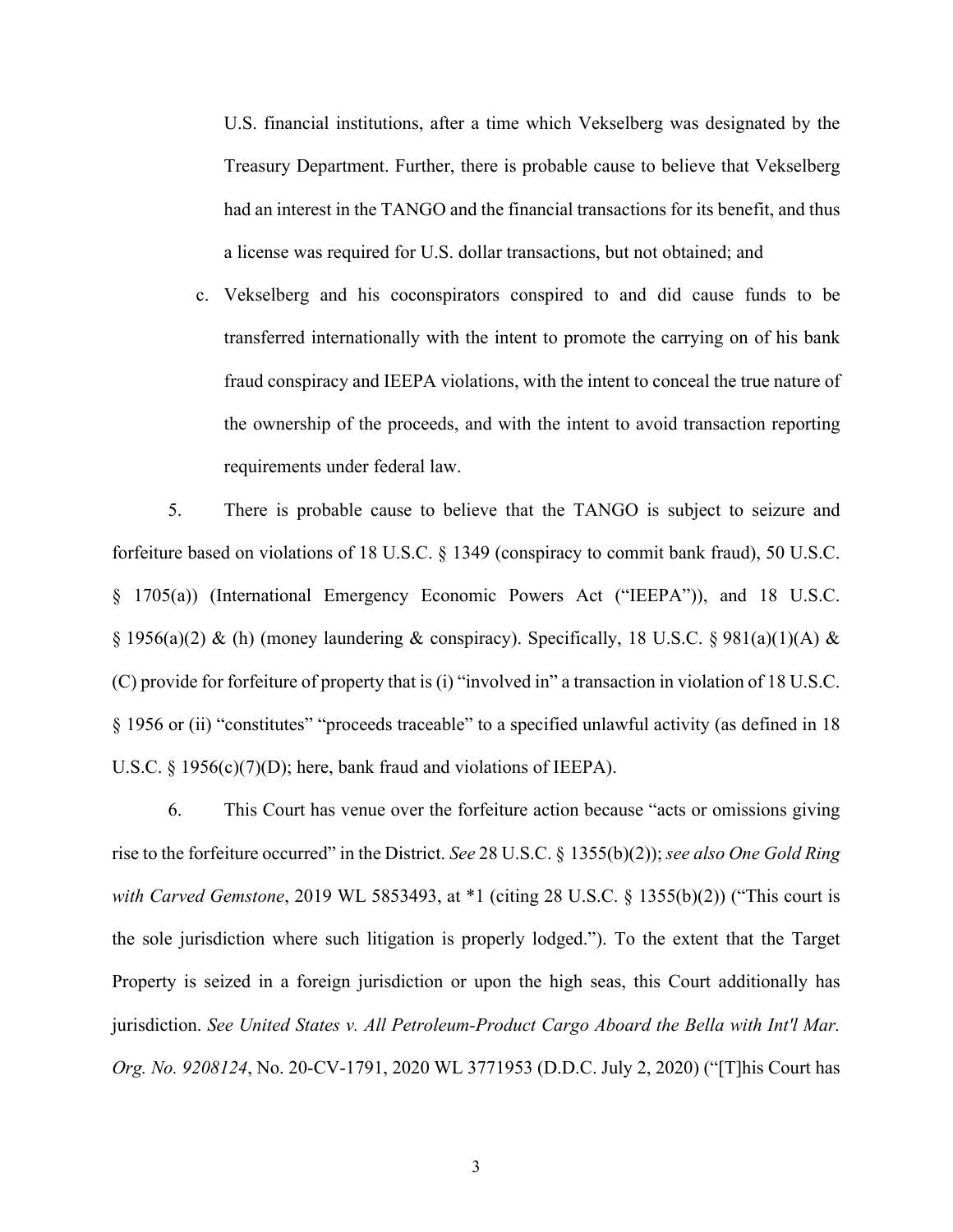venue and jurisdiction over the Defendant Properties: (i) as they are located in a foreign country or have been detained by a foreign authority, pursuant to 28 U.S.C.  $\S$  1355(b)(2); and/or (ii) as they are on the high seas, pursuant to  $14$  U.S.C.  $\S$  522(a) and 28 U.S.C.  $\S$  2461(b).").

## **II. STATUTES**

#### **A. IEEPA**

7. This action relates to violations of regulations and executive orders issued pursuant to International Emergency Economic Powers Act ("IEEPA") (50 U.S.C. § 1701 *et seq.*). Enacted in 1977, IEEPA gives the President certain powers, defined in 50 U.S.C. § 1702, to deal with any threats with respect to which the President has declared a national emergency, and prescribes criminal penalties for violations. Section 1705 provides, in part, that "[i]t shall be unlawful for a person to violate, attempt to violate, conspire to violate, or cause a violation of any license, order, regulation, or prohibition issued under this chapter." 50 U.S.C. § 1705(a).

8. Pursuant to his authority under IEEPA and the National Emergencies Act (50 U.S.C. §§ 1601 *et seq.*) ("NEA"), on March 6, 2014, the President issued Executive Order ("E.O.") 13660, declaring a national emergency to deal with the threat posed by the actions and policies of certain persons who had undermined democratic processes and institutions in Ukraine; threatened the peace, security, stability, sovereignty, and territorial integrity of Ukraine; and contributed to the misappropriation of Ukraine's assets. In further response to the actions and polices of the Government of the Russian Federation, including the purported annexation of the Crimea region of Ukraine, the President issued three subsequent Executive Orders that expanded the scope of the national emergency declared in E.O. 13660.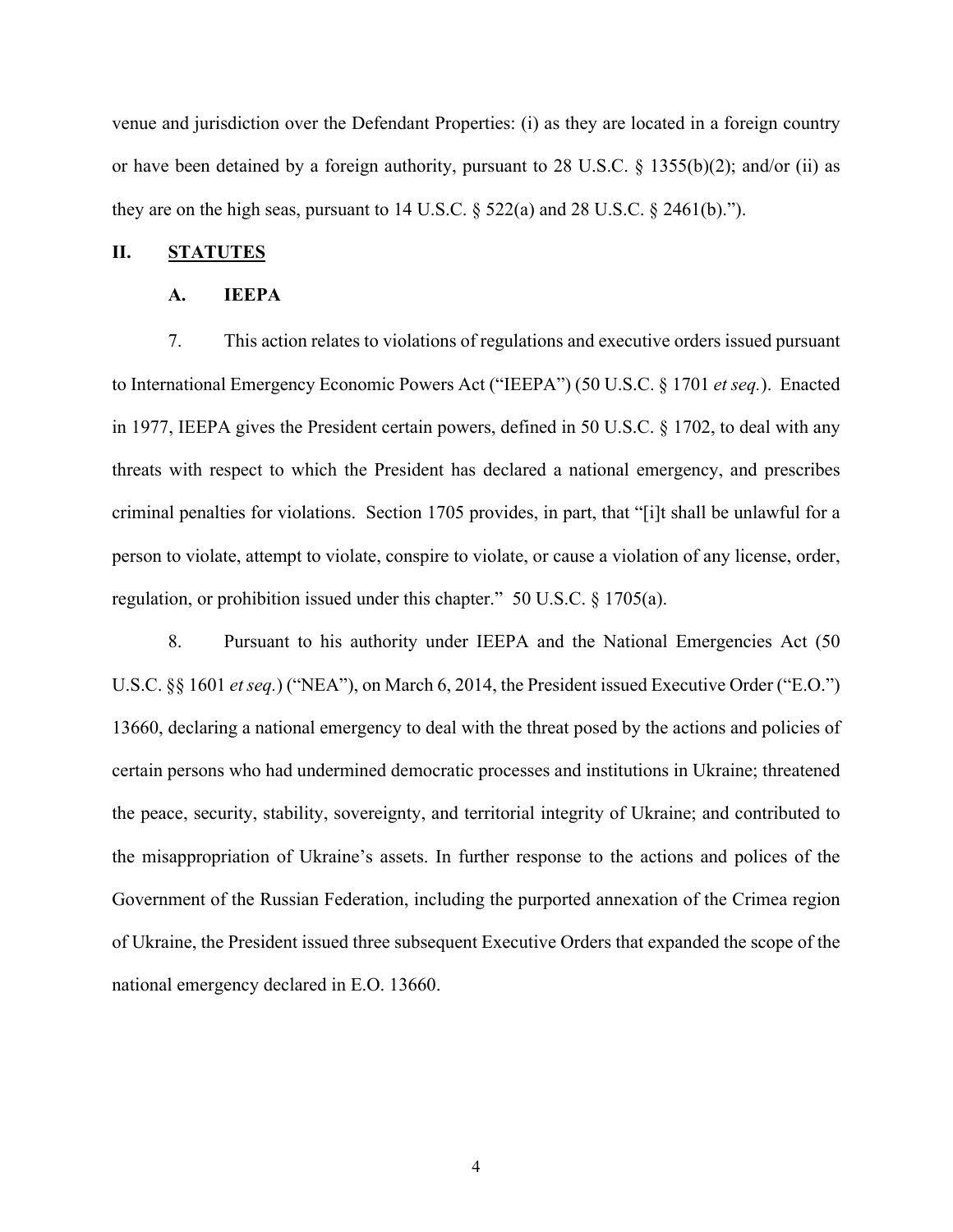- a. Pursuant to his authority under IEEPA and the NEA, on March 16, 2014, the President issued E.O. 13661 to expand the scope of the national emergency declared in E.O. 13660 of March 6, 2014.
- b. Pursuant to his authority under IEEPA and the NEA, on March 20, 2014, the President issued E.O. 13662 to further expand the scope of the national emergency declared in Executive Order 13660 of March 6, 2014, and expanded E.O. 13661 of March 16, 2014.
- c. Pursuant to his authority under IEEPA and the NEA, on December 19, 2014, the President issued E.O. 13685 to take additional steps to address the Russian occupation of the Crimea region of Ukraine. E.O. 13685 prohibits the exportation or importation of any goods, services, or technology to or from the Crimea region of Ukraine, and prohibits new investment in the Crimea region of Ukraine by a U.S. person, wherever located.

9. Together, these orders (hereinafter "the Russia/Crimea sanctions") authorize, among other things, the imposition of sanctions against persons responsible for or complicit in certain activities with respect to Ukraine; against officials of the Government of the Russian Federation; against persons operating in the arms or related materiel sector of the Russian Federation; and against individuals and entities operating in the Crimea region of Ukraine.

10. On May 8, 2014, OFAC issued a set of regulations to implement the Russia/Crimea Sanctions (79 Fed. Reg. 26365, May 8, 2014). *See* 31 C.F.R. part 589, Ukraine-Related Sanctions Regulations (the "Regulations") for details.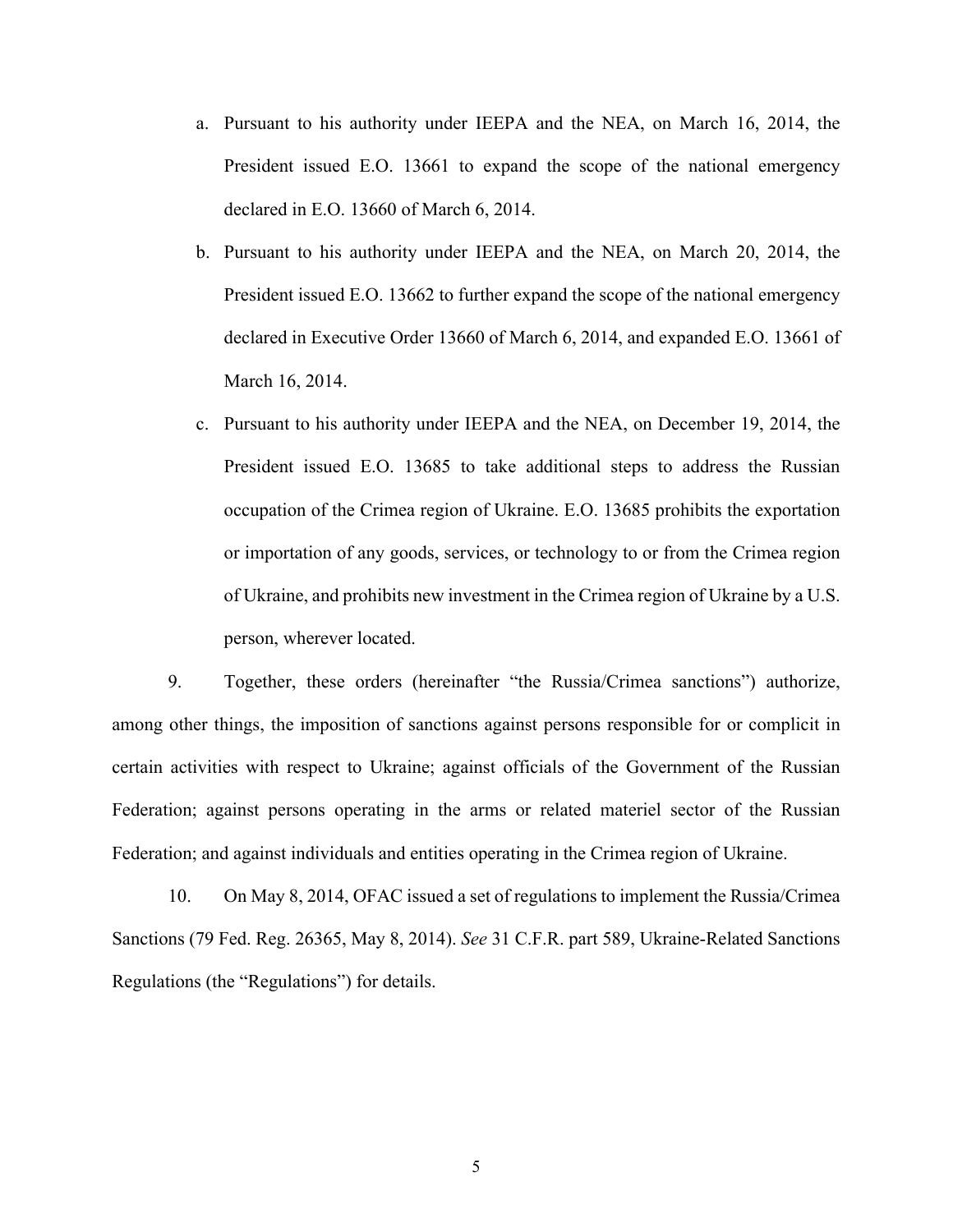11. On July 16, 2014, the Secretary of the Treasury, after consultation with the Secretary of State, issued a determination that section  $1(a)(i)$  of E.O. 13662 shall apply to the financial services and energy sectors of the Russian economy.

12. On September 12, 2014, the Secretary of the Treasury, after consultation with the U.S. Secretary of State, issued a determination that section  $1(a)(i)$  of E.O. 13662 shall also apply to the defense and related materiel sector of the Russian economy.

13. The Russia/Crimea sanctions also block the property and interests in property of individuals and entities listed in the Annex to E.O. 13661 or of those determined by the U.S. Secretary of the Treasury, after consultation with the Secretary of State, to meet the criteria in E.O. 13660, E.O. 13661, E.O. 13662, or E.O. 13685, including those determined:

- a. To be responsible for or complicit in, or to have engaged in, directly or indirectly, any of the following:
	- i. Actions or policies that undermine democratic processes or institutions in Ukraine;
	- ii. Actions or policies that threaten the peace, security, stability, sovereignty, or territorial integrity of Ukraine; or
	- iii. Misappropriation of state assets of Ukraine or of an economically significant entity in Ukraine;
- b. To have asserted governmental authority over any part or region of Ukraine without the authorization of the Government of Ukraine;
- c. To be a leader of an entity that has, or whose members have, engaged in any activity described in E.O. 13660 or of an entity whose property and interests in property are blocked pursuant to E.O. 13660;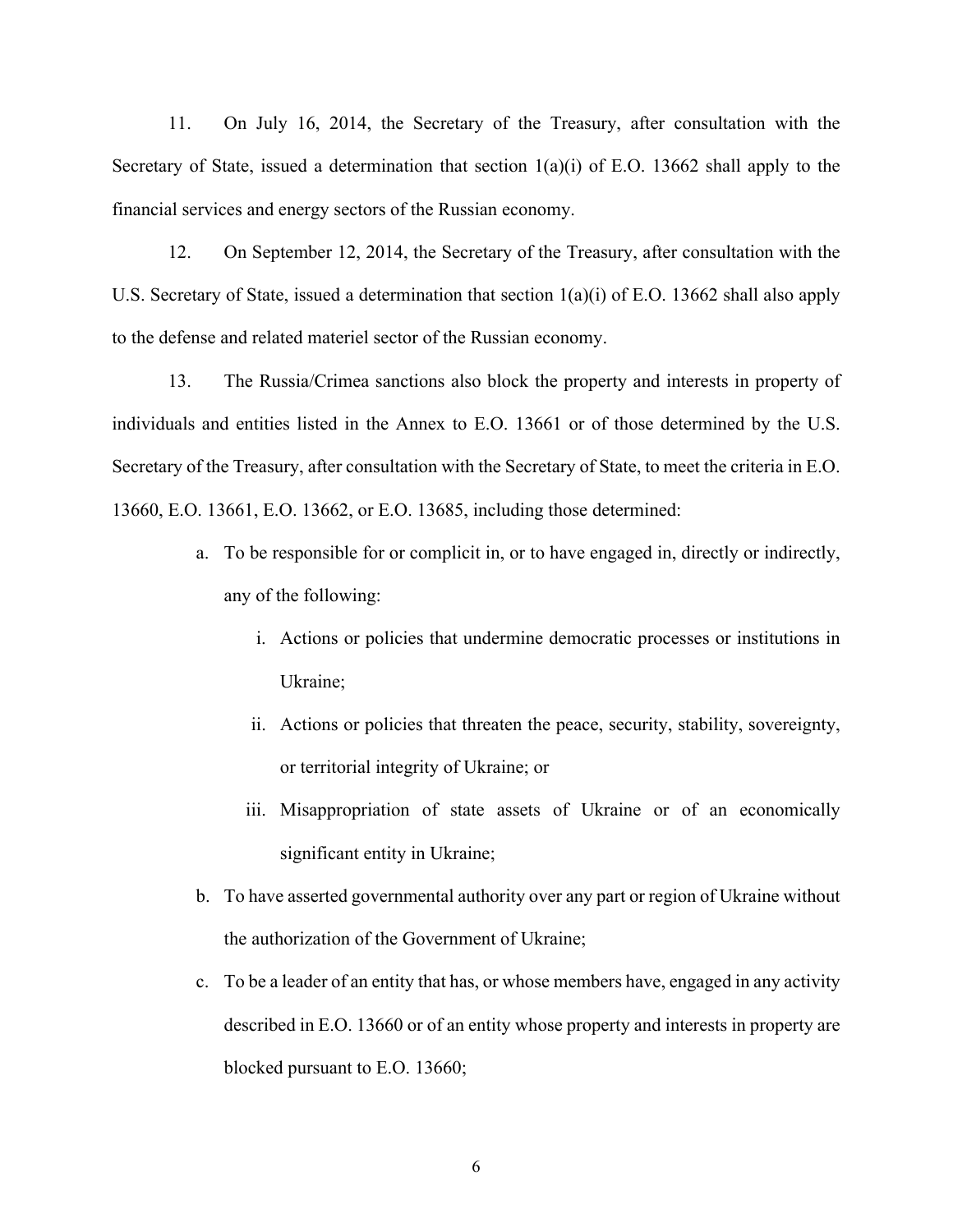- d. To be an official of the Government of the Russian Federation;
- e. To operate in the arms or related materiel sector in the Russian Federation;
- f. To operate in such sectors of the Russian Federation economy as may be determined by the Secretary of Treasury, in consultation with the Secretary of State;
- g. To operate in the Crimea region of Ukraine;
- h. To be a leader of an entity operating in the Crimea region of Ukraine;
- i. To be owned or controlled by, or to have acted or purported to act for or on behalf of, directly or indirectly a senior official of the Government of the Russian Federation; or a person whose property and interests in property are blocked pursuant to E.O. 13660, E.O. 13661, E.O. 13662, or E.O. 13685; or
- j. To have materially assisted, sponsored, or provided financial, material, or technological support for, or goods or services to or in support of a senior official of the Government of the Russian Federation; activity described in subsections a(i) or a(ii) of E.O. 13660; or a person whose property and interests in property are blocked pursuant to E.O. 13660, E.O. 13661, E.O. 13662, or E.O. 13685.

14. Blocking sanctions against individuals and entities designated pursuant to the Russia/Crimea sanctions result in the individuals and entities being listed on the Treasury Department's List of Specially Designated Nationals and Blocked Persons ("SDN List"). Unless otherwise authorized or exempt, transactions by U.S. persons (including U.S. financial institutions) or in the United States are prohibited if they involve transferring, paying, exporting, withdrawing, or otherwise dealing in the "property" or "interests in property" of an entity or individual listed on the SDN List because of the Russia/Crimea sanctions. The property and interests in property of an entity that is 50 percent or more owned, whether individually or in the aggregate, directly or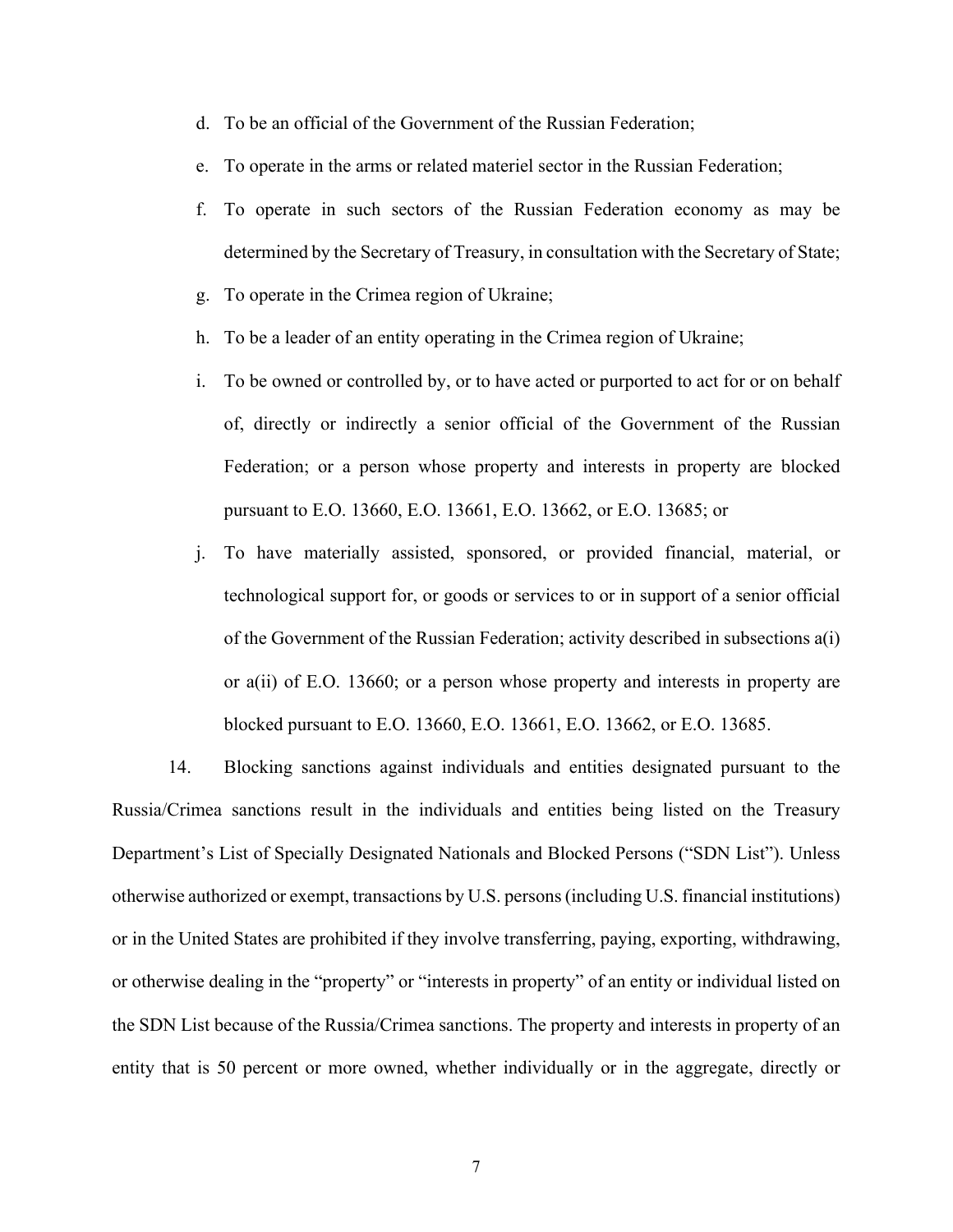indirectly, by one or more persons whose property and interests in property are blocked pursuant to any part of 31 C.F.R. chapter V are also blocked, regardless of whether the entity itself is listed.

- a. As defined, "an interest in property" means "an interest of any nature whatsoever, direct or indirect." 31 C.F.R. § 589.304.
- b. As defined, "property" and "property interest" include, but are not limited to, money, checks, drafts, bullion, bank deposits, . . . ships, goods on ships, . . . negotiable instruments, . . . accounts payable, . . . services of any nature whatsoever, contracts of any nature whatsoever, and any other property, real, personal, or mixed, tangible or intangible, or interest or interests therein, present, future, or contingent." 31 C.F.R. § 589.308.

15. An individual or entity may obtain a license from OFAC to transact with an individual or entity on the SDN List. OFAC's licensing authority is located in Washington, D.C.

16. The failure to obtain a license prior to transacting with an SDN is a violation of IEEPA, 50 U.S.C. § 1705(a).

### **B. Correspondent Banking and the Bank Secrecy Act**

17. Foreign financial institutions maintain U.S. dollar bank accounts ("correspondent accounts") at banks in the United States ("correspondent banks"). Correspondent accounts are broadly defined to include any account established for a foreign financial institution to receive deposits from, or to make payments or disbursements on behalf of, the foreign financial institution, or to handle other financial transactions, such as currency conversions, related to such foreign financial institution. *See* 31 C.F.R. § 1010.605. Correspondent banks serve to support international wire transfers for foreign customers in a currency that the foreign customer's overseas financial institution normally does not hold on reserve, such as U.S. dollars, and to conduct currency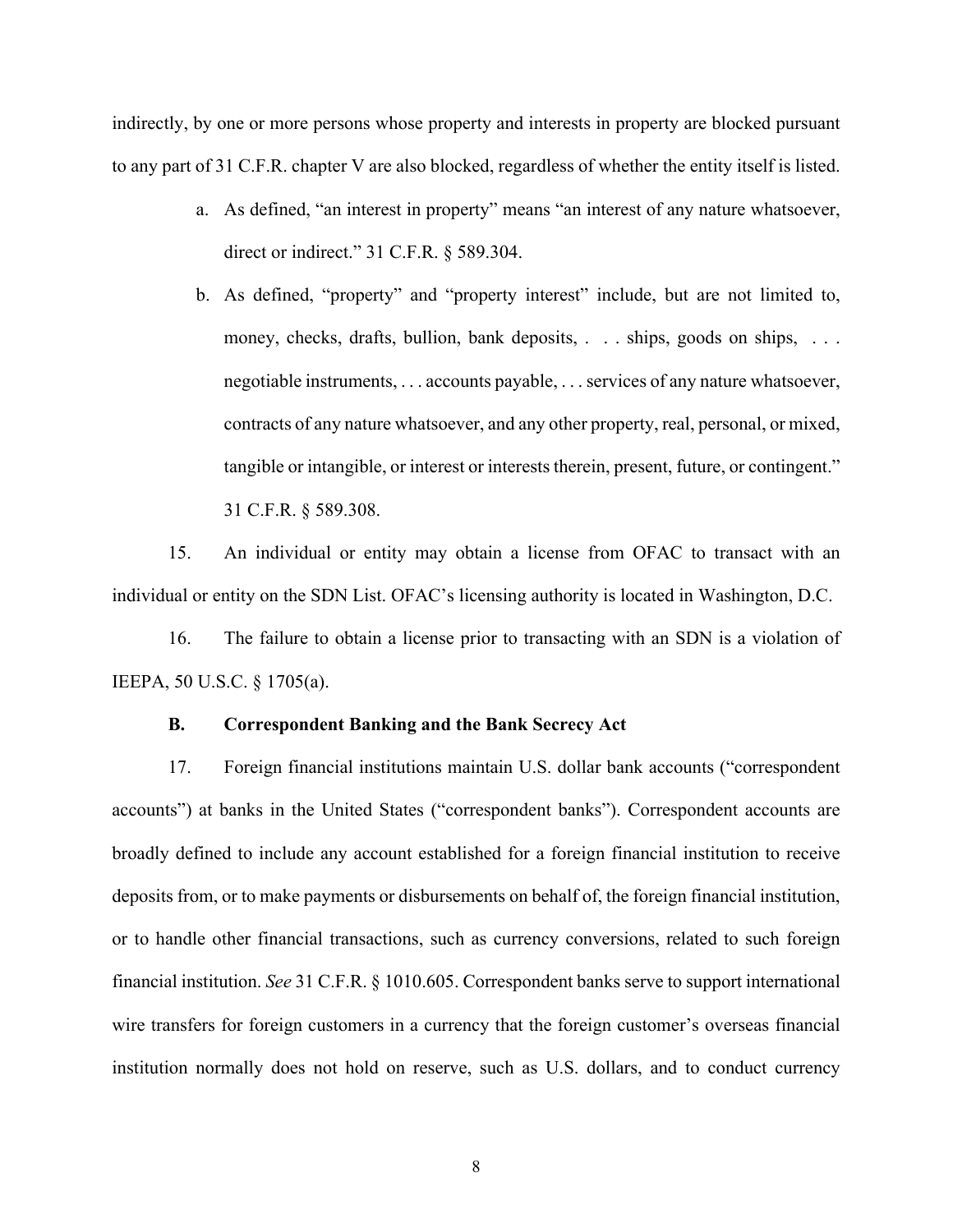conversions to/from U.S. dollars. It is through these correspondent accounts that the funds used in U.S. dollar transactions clear and/or are converted into other currencies.

18. According to the Department of the Treasury, the global financial system relies on correspondent banking relationships. Nearly all U.S. dollar wire transactions conducted by foreign financial institutions are processed through correspondent bank accounts held in the United States. Foreign financial institutions include not only banks, but also dealers of foreign exchange and money transmitters. *See* 31 C.F.R. § 1010.605(f).

19. The Bank Secrecy Act requires U.S. financial institutions to take anti-money laundering measures to ensure that correspondent bank accounts established by foreign financial institutions are not used to avoid sanctions programs administered by OFAC. Pursuant to these programs, U.S. financial institutions block correspondent banking transactions where an SDN is listed as the sender of the transaction, unless an OFAC license is provided for the transaction.

20. The Treasury Department's Financial Crimes Enforcement Network ("FinCEN") is responsible for administering the Bank Secrecy Act, 31 U.S.C. § 5311 *et seq.* in furtherance of its mission to safeguard the U.S. financial system. Under the Bank Secrecy Act, financial institutions are required to assist U.S. government agencies in detecting and preventing money laundering, including reporting suspicious activity that might signal criminal activity (*e.g*., money laundering, tax evasion). Additionally, an amendment to the Bank Secrecy Act incorporates provisions of the USA Patriot Act, which requires every bank to adopt a customer identification program (*i.e.*, Know Your Customer ("KYC")) as part of its Bank Secrecy Act compliance program. 12 C.F.R. § 21.11; 12 C.F.R. § 21.21.

21. FinCEN has issued guidance to U.S. financial institutions related to reporting of suspicious activity related to Russia, including: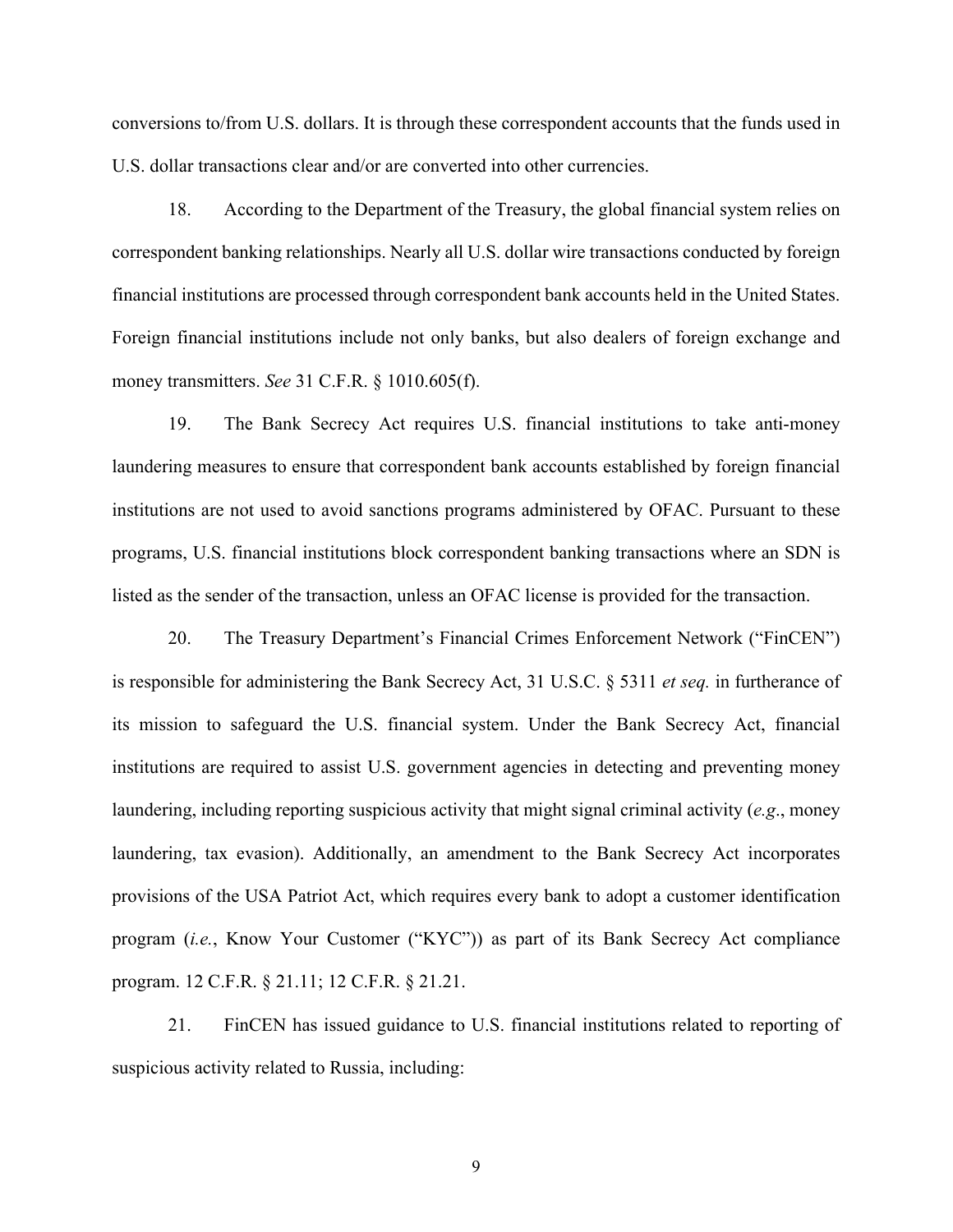- a. In July 2000, FinCEN warned U.S. financial institutions "of serious deficiencies in the counter-money laundering systems of the Russian Federation." *See* FinCEN Advisory 25, Transactions Involving the Russian Federation (July 2020). Among other things, the Advisory warned that "Russia suffers from serious systemic problems. Russia lacks comprehensive counter-money laundering laws and regulations that meet international standards."
- b. In April 2008, FinCEN instructed U.S. financial institutions that "consistent with the standard for reporting suspicious activity as provided for in 31 C.F.R. part 103, if a financial institution knows, suspects, or has reason to suspect that a transaction involves funds derived from illegal activity or that a customer has otherwise engaged in activities indicative of money laundering, terrorist financing, or other violation of law or regulation, the financial institution should then file a Suspicious Activity Report" ("SAR"). FinCEN, FIN-2008-G005, Guidance to Financial Institutions on Filing Suspicious Activity Reports Regarding the Proceeds of Foreign Corruption (April 17, 2008).
- c. In August 2017, FinCEN warned U.S. financial institutions about the use of shell companies in order to "obscure the illicit origin of . . . funds." *See* FinCEN, FIN-2017-A003, Advisory to Financial Institutions and Real Estate Firms and Professionals (Aug. 22, 2017). "Shell companies can often be formed without disclosing the individuals that ultimately own or control them (*i.e.*, their beneficial owners) and can be used to conduct financial transactions without disclosing their true beneficial owners' involvement. Criminals abuse this anonymity to mask their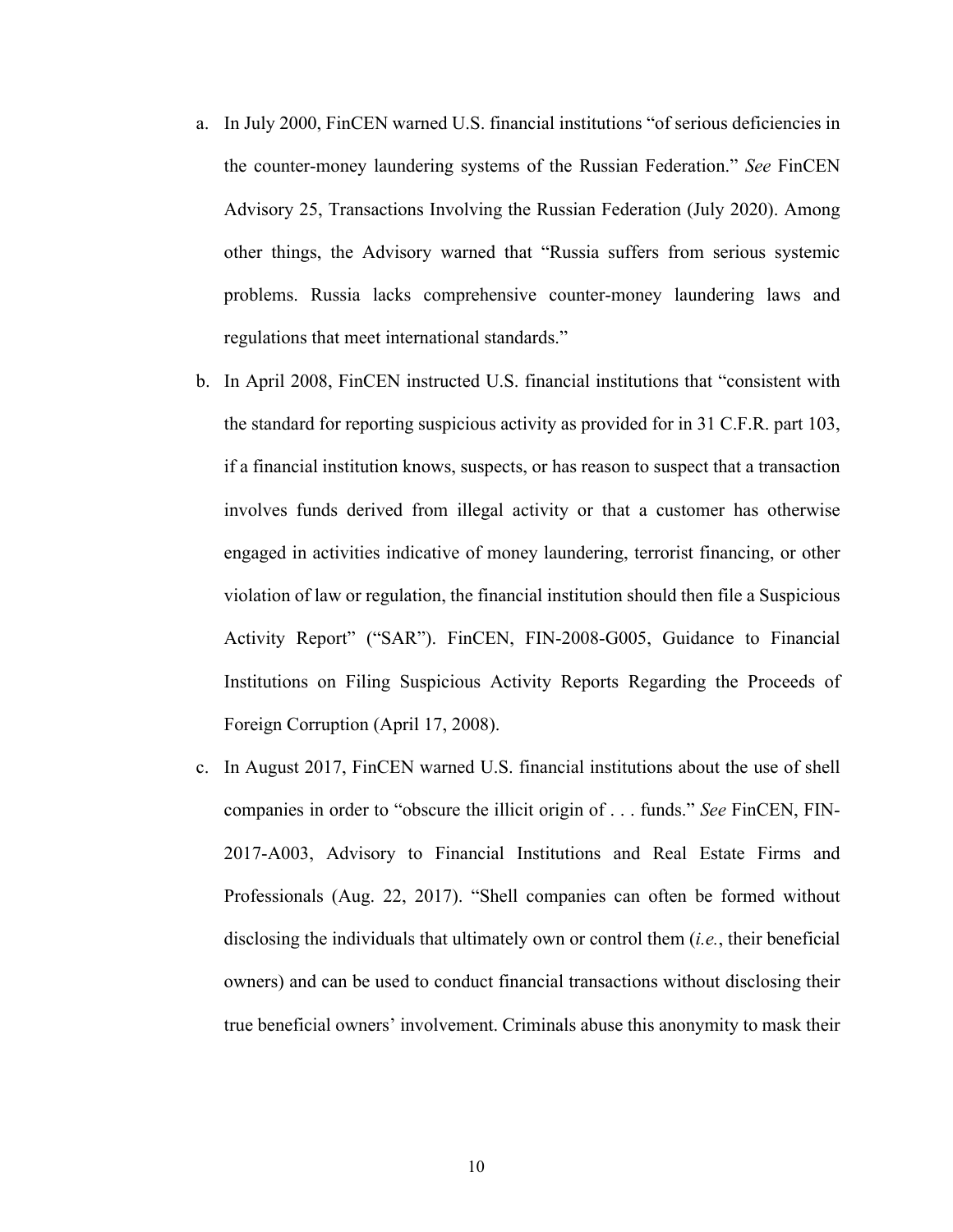identities, involvement in transactions, and origins of their wealth, hindering law enforcement efforts to identify individuals behind illicit activity."

d. In June 2018, FinCEN warned U.S. financial institutions that "[f]oreign corrupt [politically exposed persons] PEPs, through their facilitators, may amass fortunes through the misappropriation of state assets and often exploit their own official positions to engage in . . . money laundering, embezzlement of state funds, and other corrupt activities." *See* FinCEN, FIN-2018-A003, Advisory on Human Rights Abuses Enabled by Corrupt Senior Foreign Political Figures and Their Financial Facilitators (June 12, 2018). "PEP facilitators commonly use shell companies to obfuscate ownership and mask the true source of the proceeds of corruption."

#### **C. Forfeiture Statutes**

22. This application seeks a seizure warrant under both civil and criminal authorities because the Target Property could easily be placed beyond process if not seized by a warrant.

23. Pursuant to 18 U.S.C. § 981(b), property subject to forfeiture under § 981 may be seized via a civil seizure warrant issued by a judicial officer "in any district in which a forfeiture action against the property may be filed," if there is probable cause to believe the property is subject to forfeiture. Section 982(b)(1) incorporates the procedures in 21 U.S.C. § 853 [other than subsection (d)] for all stages of a criminal forfeiture proceeding. Section 853(f) permits the government to request the issuance of a seizure warrant for property subject to criminal forfeiture. Thus, seizure warrants may be obtained outside of the district where the property to be seized is located.

24. Pursuant to 18 U.S.C. § 981(a)(1)(A) & (C) and 28 U.S.C. § 2461, any property, real or personal that (i) is involved in a transaction in violation of 18 U.S.C.  $\S$  1956 or (ii)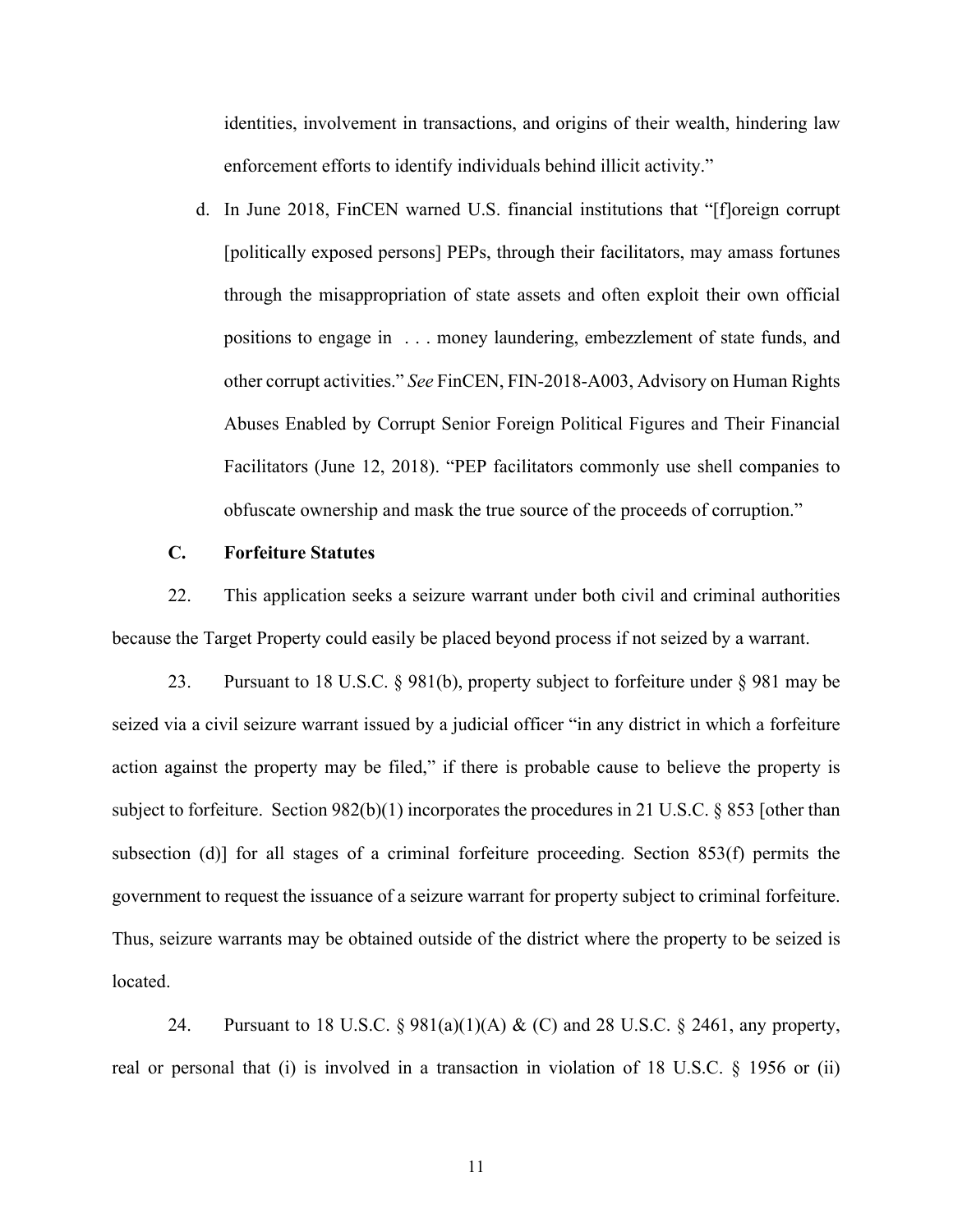constitutes proceeds of a specified unlawful activity (as defined in 18 U.S.C.  $\S$  1956(c)(7)(D); here, bank fraud and violations of IEEPA) is subject to forfeiture.

25. Under 18 U.S.C.  $\S 981(a)(2)(A)$ , the term "proceeds" is defined as "property of any kind obtained directly or indirectly, as the result of the commission of the offense giving rise to forfeiture, and any property traceable thereto, and is not limited to the net gain or profit realized from the offense."

26. Pursuant to 18 U.S.C. §  $981(a)(1)(A)$ , any property, real or personal, involved in a transaction or attempted transaction, in violation of 18 U.S.C. § 1956, or any property traceable to such property is subject to civil forfeiture. Pursuant to 18 U.S.C. § 982(a)(1), any property, real or personal, involved in a violation of 18 U.S.C. § 1956, or any property traceable to such property is subject to criminal forfeiture. These money laundering forfeiture authorities apply to a larger class of property than traditional forfeiture authorities.

> a. Money laundering based forfeitures are not limited to the proceeds of the crime. Money laundering forfeiture encompasses all property "involved in" the crime, which can include so-called "clean" or "legitimate" money that is comingled with "tainted" money derived from the specified unlawful activity.

27. In a forfeiture proceeding, the Court will determine the amount of forfeiture based on the overall criminal venture.

> a. "The calculation of forfeiture amounts is not an exact science," and courts may "use general points of reference as a starting point for calculating the losses or gains from fraudulent transactions and may make reasonable extrapolations from the evidence established by a preponderance of the evidence." *United States v. Treacy*, 639 F.3d 32, 48 (2d Cir. 2011).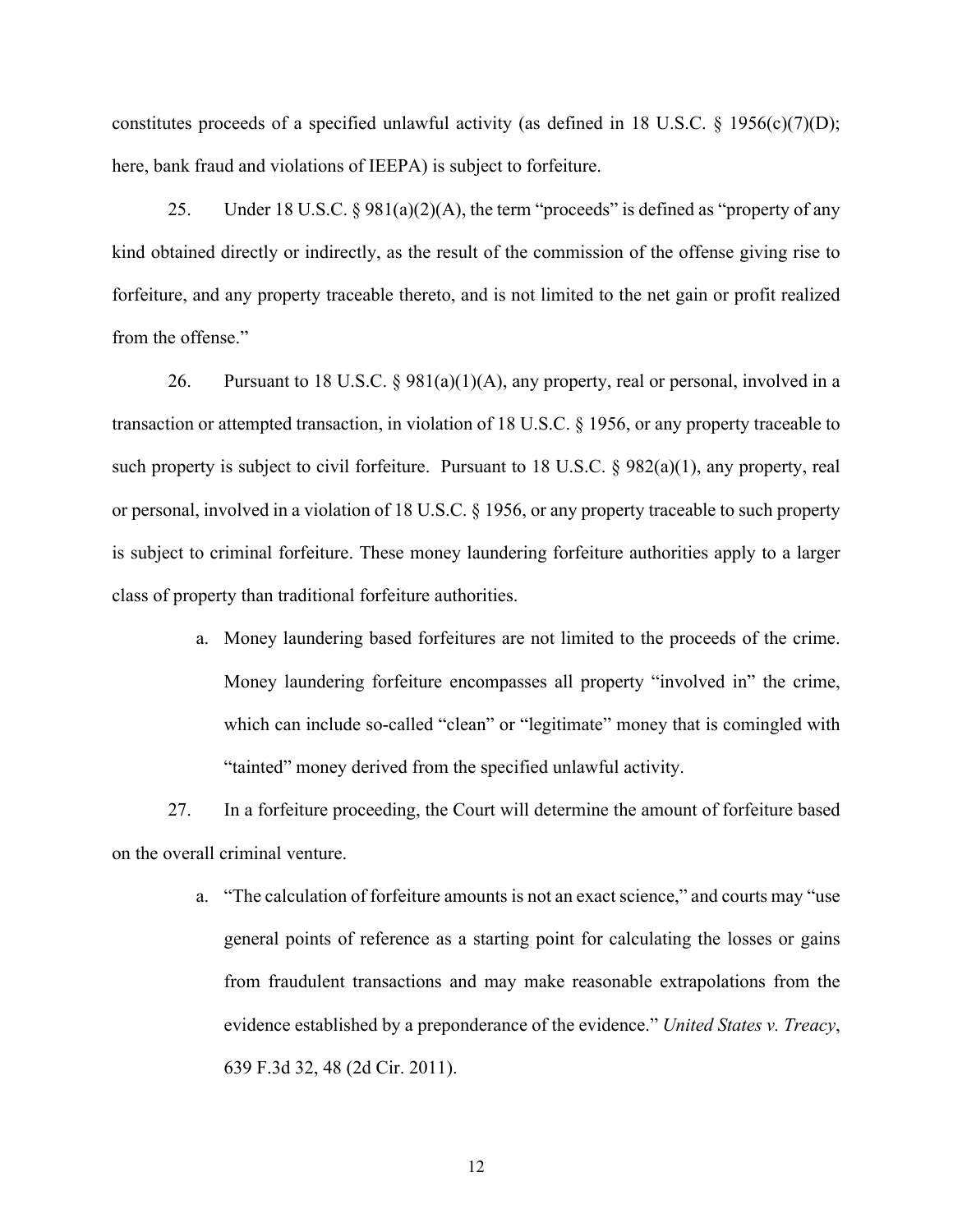b. Criminal forfeiture can take into account all of the conspiracy's gains that any defendant could have foreseen. *S*ee *United States v. Fruchter*, 411 F.3d 377, 384 (2d Cir. 2005); *United States v. Lo*, 839 F.3d 777, 794 (9th Cir. 2016) (where pleads to only certain offensive conduct that is relevant to an overall scheme, "the court was authorized to order forfeiture of the funds obtained from those schemes, including from the additional executions of the schemes alleged in the indictment and admitted in the plea agreement").

#### **III. PROBABLE CAUSE**

#### **A. Background on Viktor Vekselberg**

28. Viktor Vekselberg is a Russian national and the founder and Chairman of the Board of Directors of the Renova Group ("Renova"). According to OFAC's April 6, 2018, designation of these entities, "the Renova Group is comprised of asset management companies and investment funds that own and manage assets in several sectors of the Russian economy, including energy." Vekselberg and Renova were first designated by the Treasury Department on April 6, 2018.

29. Vekselberg has a history of allegations and lawsuits lodged against him in various jurisdictions due to his business practices:

> a. According to allegations in a later-filed lawsuit, in 2001, Renova founders Vekselberg and Leonard Blavatnik engaged in a "widespread racketeering and money laundering scheme." *Norex Petroleum Ltd. v. Access Indus., Inc*., 304 F. Supp. 2d 570, 572 (S.D.N.Y. 2004), vacated and remanded, 416 F.3d 146 (2d Cir. 2005). The case alleged that "American and other international banking facilities have allegedly been used to conceal financial transactions through which Defendants have diverted oil and related revenues from Russian companies to their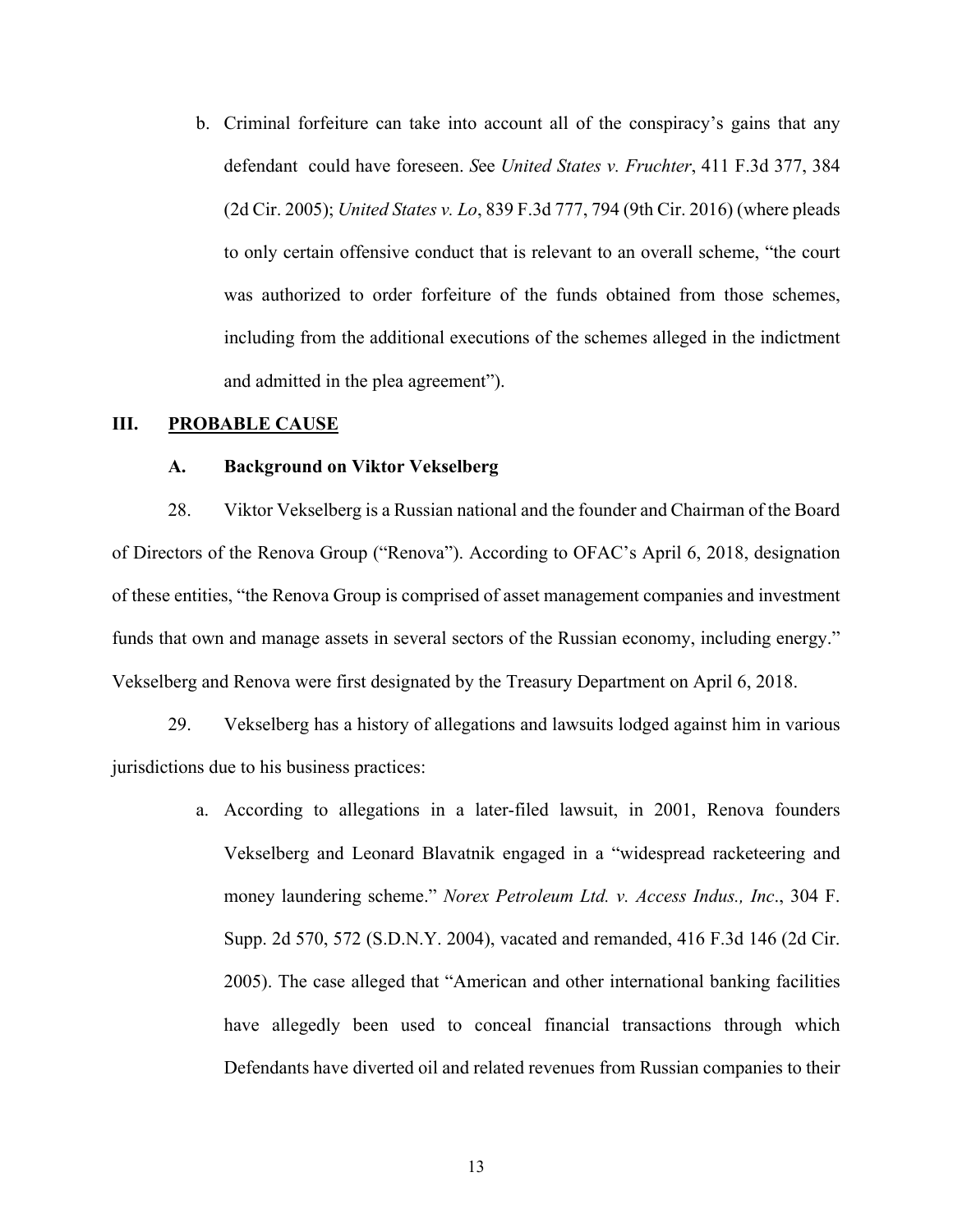own offshore affiliates and have committed tax fraud in several countries." *Id.* The case further alleged that Vekselberg and his associates used armed soldiers and corrupted Russian court proceedings to gain control of a Siberian oilfield belonging to Norex. *Id.*at 573.

- b. In 2004, public reporting from Russia claimed that Vekselberg was involved in a scandal surrounding theft of client funds from First City Bank, the proceeds of which Vekselberg allegedly used to buy Faberge eggs.[1](#page-16-0)
- c. In 2006, Vekselberg and others were sued by investors who claimed that he had "engaged in a racketeering scheme to control and loot Nikopol [Ferro-Alloy Plant] by diverting hundreds of millions of dollars of Nikopol's profits for their own benefit." *Athina Invs. Ltd. v. Pinchuk,* 443 F. Supp. 2d 177, 179 (D. Mass. 2006).
- d. In 2010, Reuters reported that the Swiss Finance Ministry fined Vekselberg approximately \$40 million related to 2006 stock trades of a Swiss company that appeared to be done in alliance with other traders.[2](#page-16-1)
- e. In 2016, Reuters reported that Russian law enforcement arrested multiple executives at firms controlled by Vekselberg for bribery in connection with Vekselberg's companies.[3](#page-16-2)

<span id="page-16-0"></span><sup>&</sup>lt;sup>1</sup> See Osborne, Andrew. Bankrupt Bank's Victims Cry Foul Over Faberge Eggs (May 27, 2004), *available at* https://www.nzherald.co.nz/world/bankrupt-banks-victims-cry-foul-overfaberge-eggs/UK3NBG3QONWTC3ZKROYBSVI2EU/.

<span id="page-16-1"></span><sup>2</sup> *See* Reid, Kate. Russia's Vekselberg Faces Record Swiss Fine (Jan 28, 2010), *available at*  https://www.reuters.com/article/renova-fine/russias-vekselberg-faces-record-swiss-fineidUKLDE60R0DV20100128*.*

<span id="page-16-2"></span><sup>3</sup> *See* Lyrchikova, Anastasia. Associates of Russian Tycoon Vekselberg Held in Bribery Probe (Sept. 5, 2016), *available at* https://www.reuters.com/article/us-russia-vekselbergbribes/associates-of-russian-tycoon-vekselberg-held-in-bribery-probe-idUSKCN11B1AB.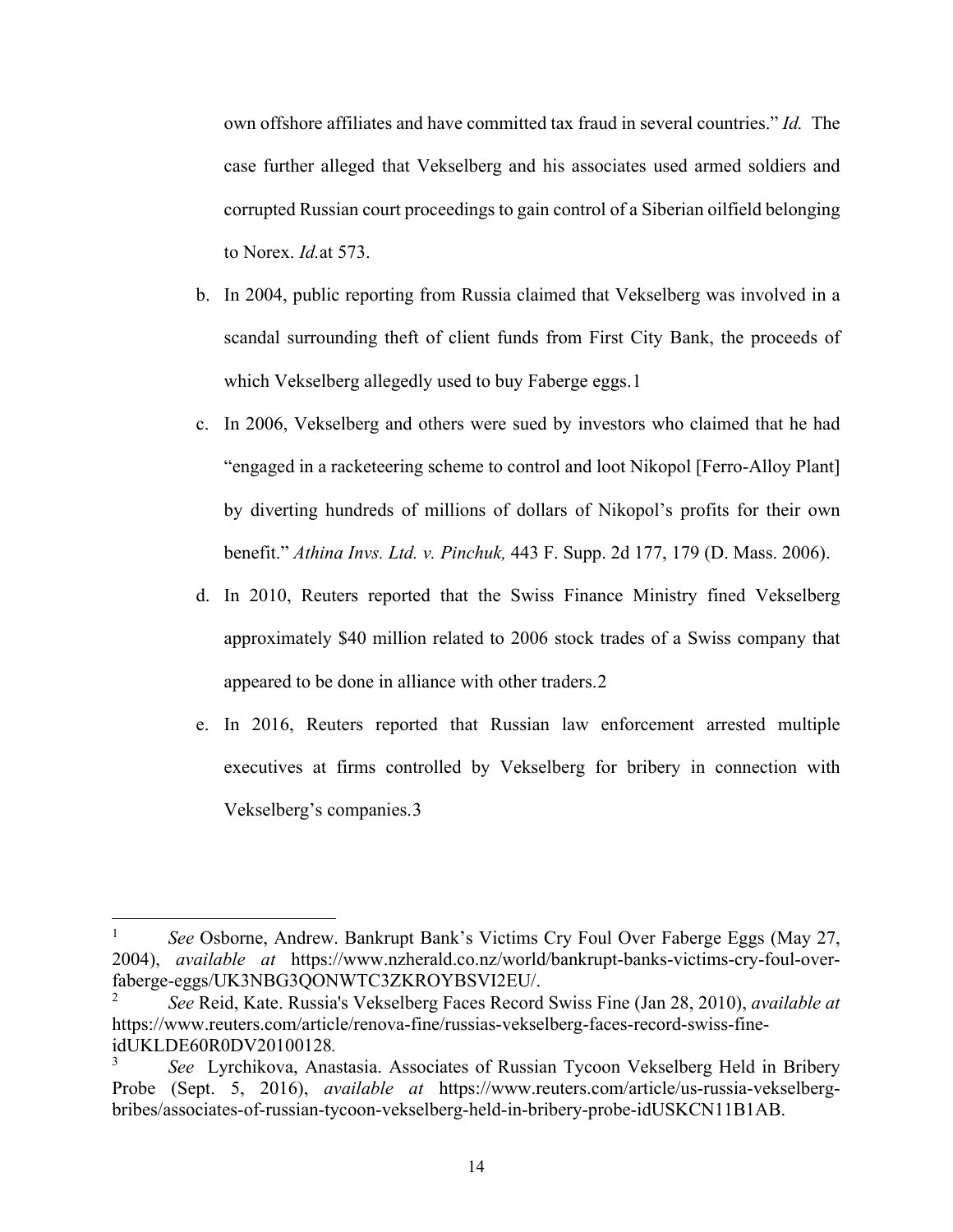30. I am aware that, even before the Treasury Department designated Vekselberg in 2018, U.S. financial institutions were monitoring Vekselberg's and his company's transactions. According to bank records obtained during the investigation, on multiple occasions between 2010- 2017, U.S. financial institutions reviewed Vekselberg's transactions, and noted:

- a. Negative news reporting and legal actions, including the aforementioned, regarding Vekselberg and allegations of fraud, bribery, corruption;
- b. Payments between multiple apparent shell corporations that had connections to Renova and Vekselberg;
- c. Rapid transfers of wires between parties that are involved in apparent unrelated industries;
- d. Sources of money transfers that could not be confirmed; and
- e. Complex structuring of payments evidencing layering of transactions between multiple parties and jurisdictions.

#### **B. Relevant Sanctions**

31. Pursuant to the Russia/Crimea sanctions (specifically, E.O. 13662), on or about April 6, 2018, the Treasury Department designated Vekselberg as a specially designated national. In announcing the designations, then-Secretary Steven T. Mnuchin stated, "The Russian government operates for the disproportionate benefit of oligarchs and government elites. The Russian government engages in a range of malign activity around the globe, including continuing to occupy Crimea and instigate violence in eastern Ukraine, supplying the Assad regime with material and weaponry as they bomb their own civilians, attempting to subvert Western democracies, and malicious cyber activities. Russian oligarchs and elites who profit from this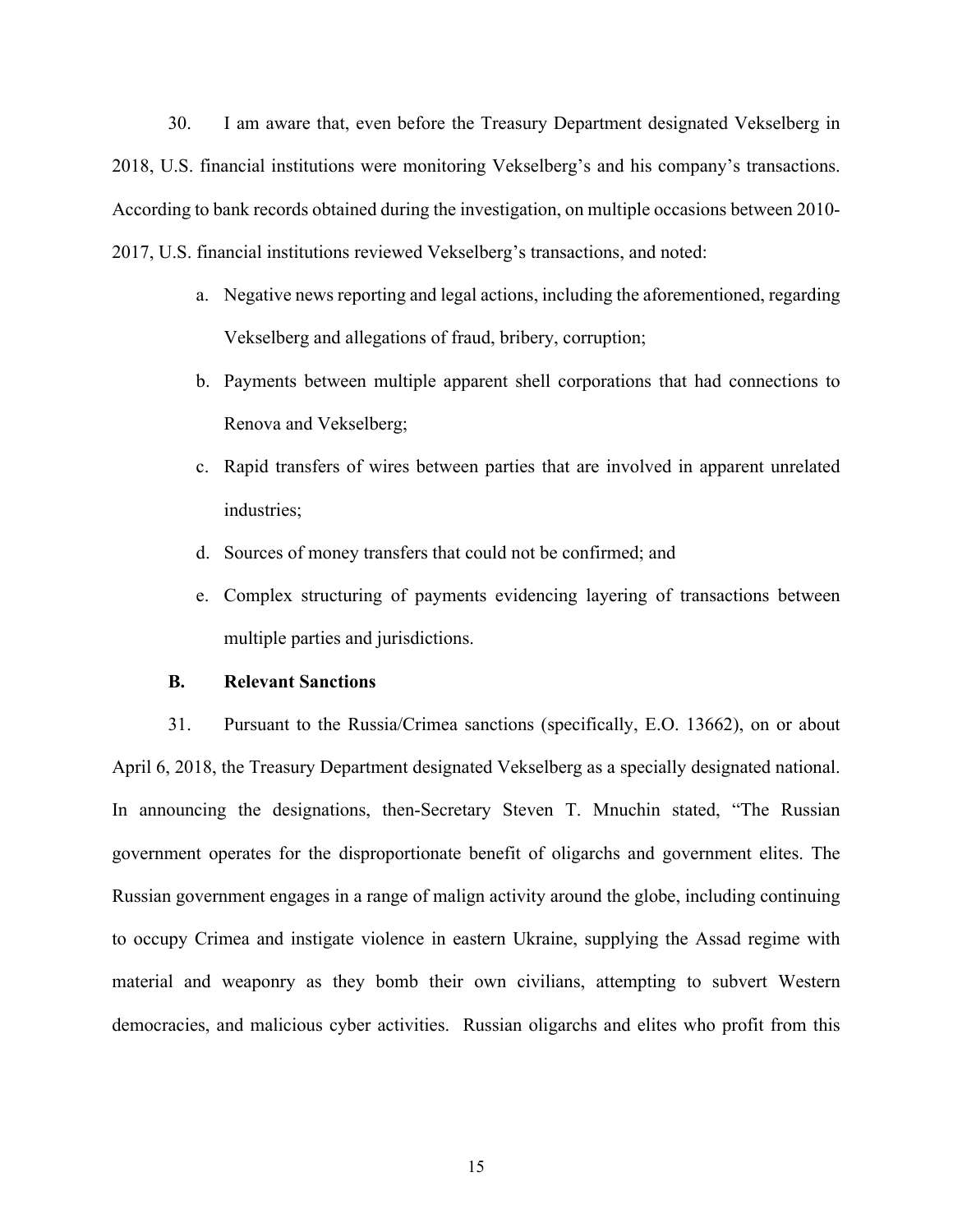corrupt system will no longer be insulated from the consequences of their government's destabilizing activities."

32. The April 6, 2018, designation listed Vekselberg among the "Russian Oligarchs" being designated and stated that Vekselberg was "designated for operating in the energy sector of the Russian Federation economy."

33. On or about March 11, 2022, the Treasury Department further designated Vekselberg under a new set of sanctions following the Russian Federation's invasion of Ukraine. Specifically, Vekselberg was "redesignated pursuant to E.O. 14024 [issued Apr. 19, 2021] for having acted or purported to act for or on behalf of, directly or indirectly, the [Government of the Russian Federation ("GoR")] and also for operating or having operated in the technology sector of the Russian Federation economy." The March 11, 2022, designation stated,

- a. "Vekselberg is a prominent Russian businessman with an estimated net worth exceeding \$6 billion . . . . Vekselberg's extensive holdings, predominantly consolidated through his designated Renova Group of companies, span multiple sectors of the Russian Federation economy, and are intertwined with some of the GoR global initiatives, such as the Rusnano Group, one of the largest technological investors in Russia which provides a revenue source to the GoR."
- b. "Vekselberg has maintained close ties with leading GoR officials, including [President Vladimir] Putin and former Russian President, Dmitry Medvedev (Medvedev). Medvedev personally appointed Vekselberg to serve as director and president of the Skolkovo Foundation (SF), a GoR initiative aimed at creating a Russian version of Silicon Valley in order to elevate Russia's international status as a leading innovation center for technological developments. Following his prior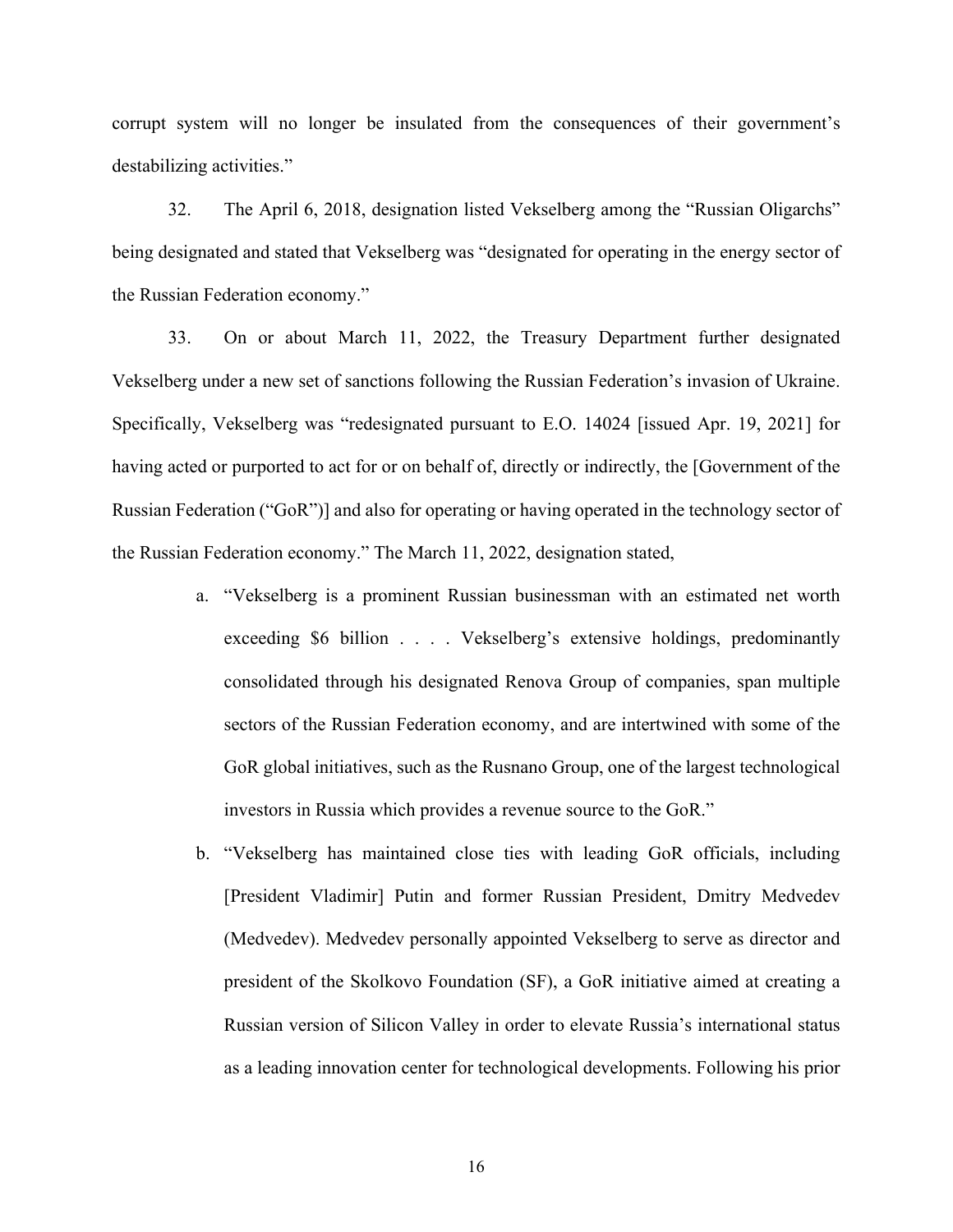designation, Vekselberg no longer holds this position with SF. Furthermore, Vekselberg has taken part in Russian diplomatic and soft power activities on behalf of the Kremlin, accompanying GoR officials on cultural missions abroad."

## **C. The TANGO**

#### **i. Vekselberg's Ownership of the TANGO**

34. As described herein, there is probable cause to believe that Vekselberg is the true beneficial owner of the TANGO.

35. W-1,<sup>[4](#page-19-0)</sup> a manager at a company ("Company A") that provided services to the TANGO during its design and building phase, stated that the TANGO was designed and built for Vekselberg. W-1 stated that Company A assisted Vekselberg with designing and purchasing the yacht, and that Vekselberg and his home office were involved in certain details of the TANGO's design. W-1 stated that Company A employees met with Vekselberg and his staff at various points in the yacht design / build / delivery process. W-1 also stated that knowing the beneficial owners of a yacht is regularly part of Company A's business. W-1 stated that Company A knew that Vekselberg was the owner of the TANGO and that Vekselberg was involved in the Russian energy market.

36. W-1 also stated that the TANGO was held in the name of a shell corporation. W-1 stated that the yacht was held in the name of "Arinter." However, W-1 stated that Vekselberg was the true owner and user of the TANGO, and that Vekselberg "never" allowed the yacht to be leased

<span id="page-19-0"></span><sup>&</sup>lt;sup>4</sup> Company 1 received legal process for its records and information related to the TANGO, and provided responsive documents and information. Company A was told that statements made to the government would not be used against it or W-1 in a criminal prosecution of either, and that Company A and W-1 are not targets of the government's investigation.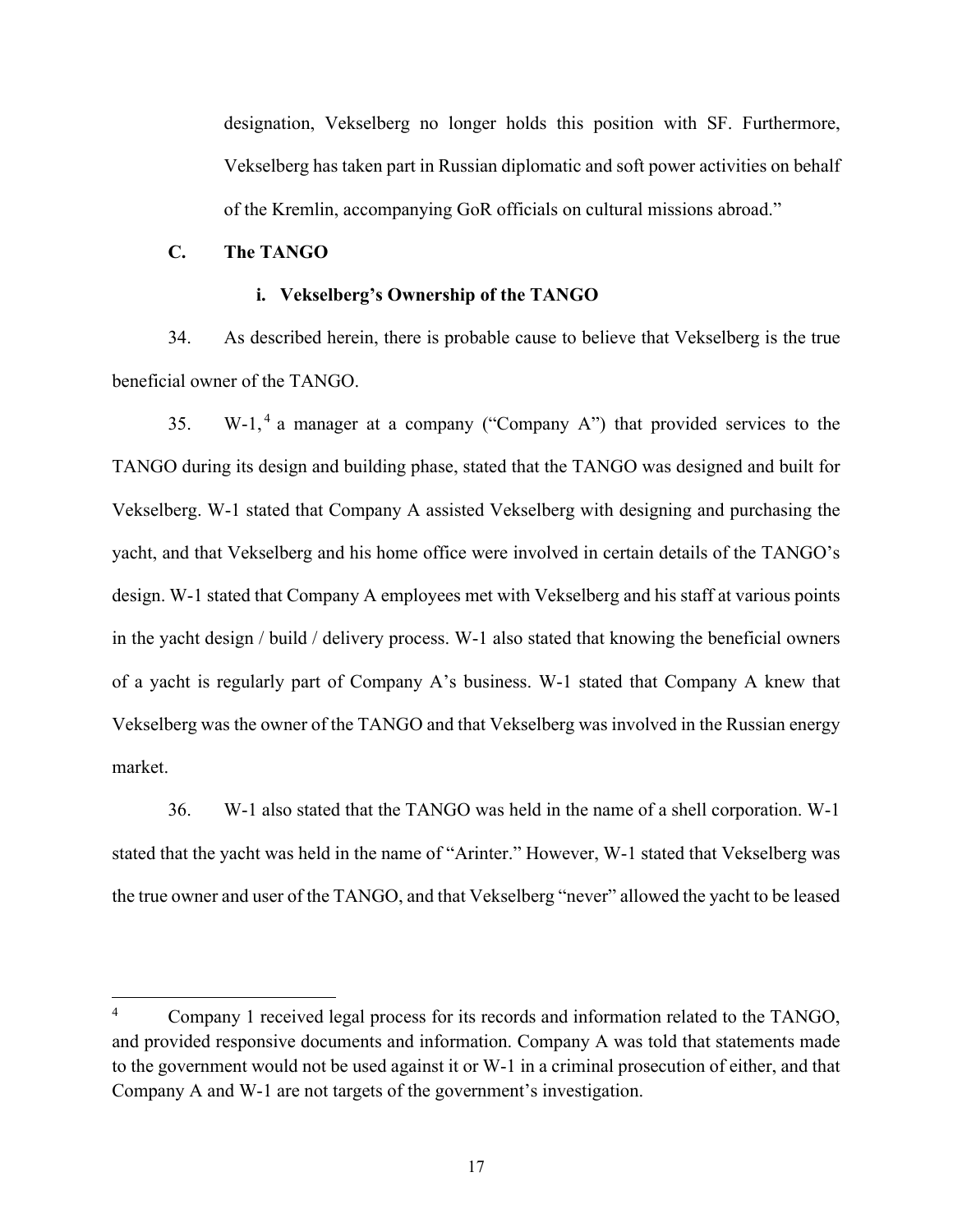or chartered during the time period of Company A's involvement with the TANGO. W-1 knew of no change in ownership during the time Company A provided services for the TANGO.

37. W-2 was an employee of Company A in  $2011.^5$  $2011.^5$  W-2 stated that W-2 worked with Vekselberg and his wife to arrange details related to the construction of the TANGO. W-2 personally met with Vekselberg and confirmed that Vekselberg was the beneficial owner of the TANGO. W-2 knew of no change in ownership of the TANGO during the time W-2 worked at company A.

38. The TANGO is flagged in the Cook Islands. The Cook Islands government maintains a Ship Registry through an entity known as the Maritime Cook Islands ("MCI"). According to its publicly-available website, MCI "performs all Flag State duties for the Cook Islands government through an agreement with the Ministry of Transport." *See* https://www.cookislandsyachtsquadron.com/yacht-registeration.

- a. Business records of MCI show that the TANGO was registered in Cook Islands on July 15, 2011 by "Arinter Management, Inc." ("Arinter").
- b. Additionally, business records of MCI show that the TANGO has been registered by Arinter in the Cook Islands every year and had various yearly registration fees paid on its behalf.

39. According to records of MCI, as of 2021, "Arinter Management Inc." is the owning entity of the TANGO, and a Spanish company, Master Yachts Safety S.L., manages the vessel. MCI's 2021 Due Diligence form lists "adrian@masteryachts.com" as the contact email for Arinter and Arinter submitted to MCI a December 2020 "Power of Attorney" form showing that U.K.

<span id="page-20-0"></span> $<sup>5</sup>$  The assurances given to Company A apply to W-2.</sup>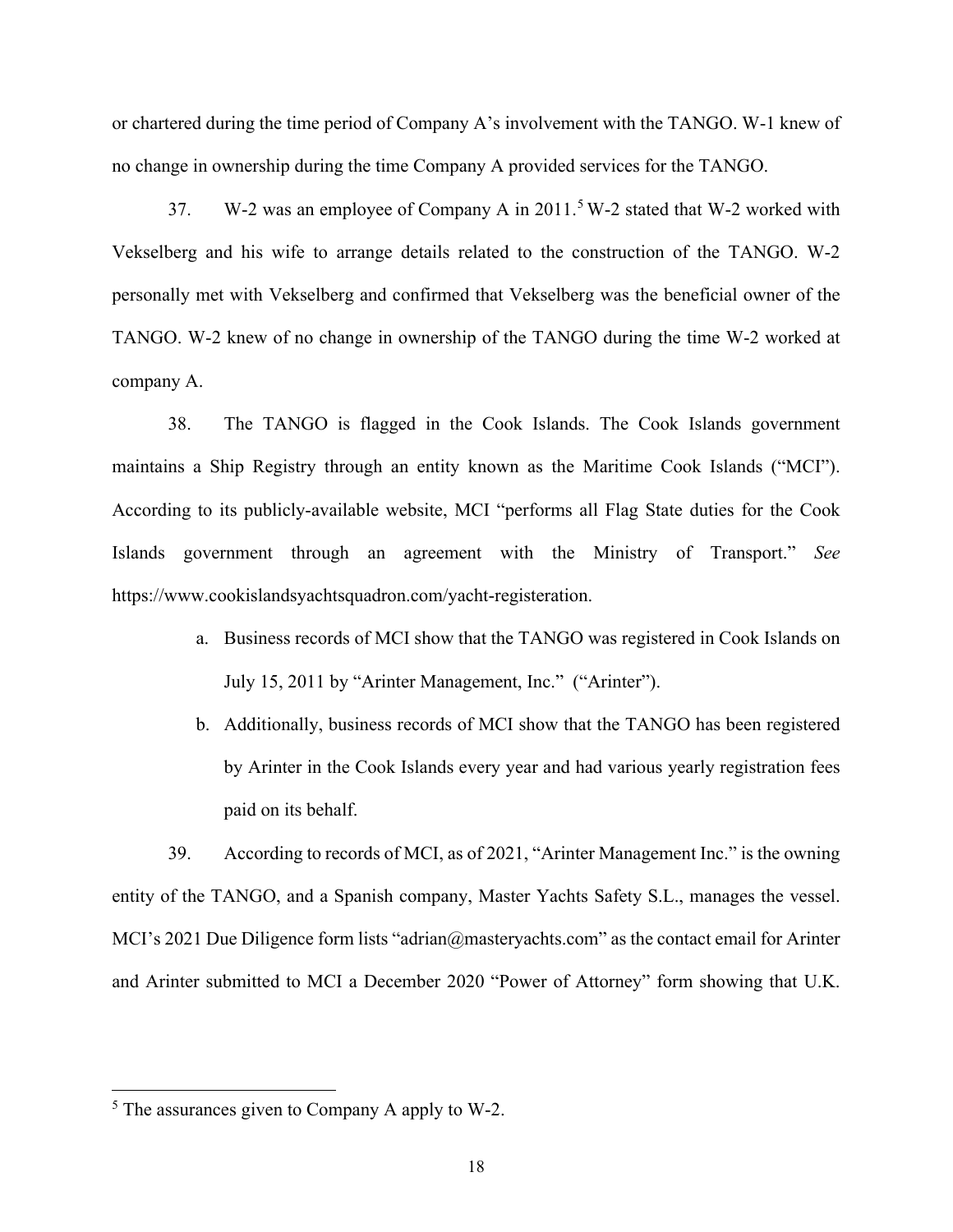citizen Adrian Berry, Managing Director, Master Yachts Safety S.L., had a power to administer and manage the TANGO.

40. Bank records received by law enforcement show that, prior to being sanctioned by the Treasury Department, Vekselberg made U.S. dollar payments from accounts in his own name to Arinter and its managers. These payments are consistent with Vekselberg being the true owner of the TANGO.

41. According to numerous publicly-available news sources, Vekselberg is the owner of the TANGO, including:

- a. According to a Majorca Daily Bulletin article, the super-yacht, TANGO, is owned by Vekselberg. The article notes that the super-yacht TANGO is registered in the Cook Islands and is one of the largest vessels in the world.<sup>[6](#page-21-0)</sup>
- b. According to a March 1, 2022, Forbes article, Vekselberg is the owner of the yacht TANGO, registered in the Cook Islands. According to Forbes, the TANGO is valued at \$90 million.<sup>[7](#page-21-1)</sup>

42. On or about March 11, 2022, the Treasury Department also identified as "blocked property" Vekselberg's luxury yacht, the TANGO. According to the designation, "Vekselberg's yacht, Tango, is flagged in the Cook Islands, a self-governing island country in the

<span id="page-21-0"></span><sup>&</sup>lt;sup>6</sup> Moore, Jason. Yacht Owned by Close Putin Ally in Mallorca Waters (Mar. 1, 2022), *available at* https://www.majorcadailybulletin.com/news/local/2022/03/01/97937/putin-allyyacht-mallorca.html.

<span id="page-21-1"></span><sup>7</sup> Tognini, Giacomo. Biden And Allies Are Coming For Russian Billionaires' Yachts: Forbes Tracked Down 36. Here's Where To Find Them (March 1, 2022), *available at* https://www.forbes.com/sites/giacomotognini/2022/03/01/biden-and-allies-are-coming-forrussian-billionaires-yachts-forbes-tracked-down-32-heres-where-to-findthem/?sh=2f661cc3dd70.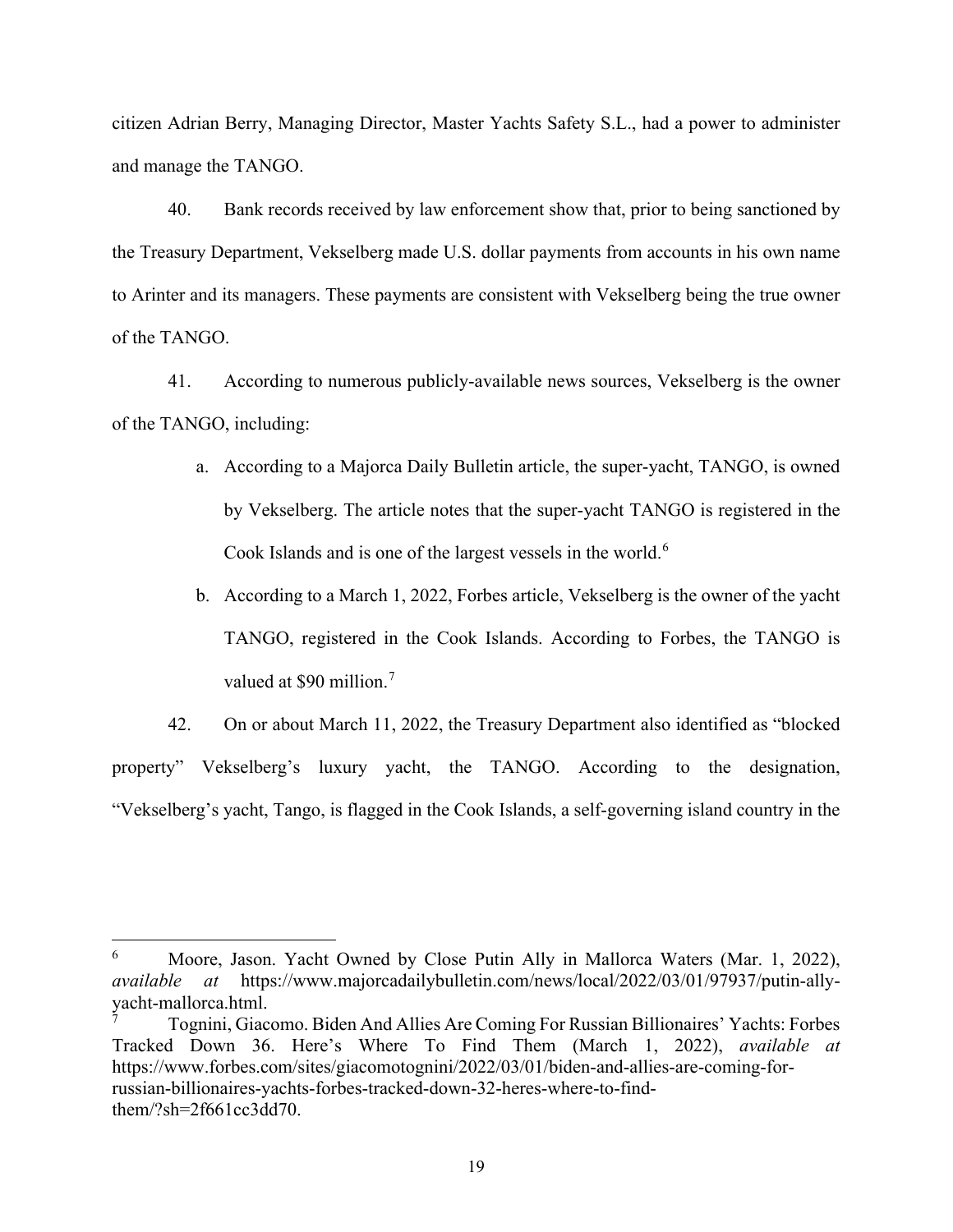South Pacific Ocean in free association with New Zealand, with IMO number 1010703, and gross registered tonnage of 2,083 . . . . Tango [is] valued at approximately \$90 million."

43. Thus, there is probable cause to believe that Vekselberg has owned the TANGO since 2011 and during the entire time in which he was designated by the Treasury Department, and that Vekselberg would have an "interest in" U.S. dollar transactions for the benefit of the TANGO, within the meaning of 31 C.F.R. §§ 589.304, 589.308.

## **ii. Structured Financial Transactions and Bank Fraud Involving the TANGO**

44. Between 2011 and the present, Vekselberg engaged in a conspiracy to commit bank fraud and money laundering by obfuscating his ownership interest in the TANGO and therefore causing false information regarding the same to be sent to U.S. banks processing U.S. dollar transactions for the TANGO. Vekselberg caused payments for the TANGO to be run through various shell companies in order to prevent U.S. financial institutions from accurately executing their KYC controls and in order to avoid the filing of SARs related to his financial transactions.

45. As discussed, the vessel is owned in the name of Arinter, a corporation. Arinter does not have a known internet presence. According to a publicly-available database that tracks corporate registration, Arinter appears to have three employees and be in the management industry.

46. According to Arinter's corporate records as received by MCI, Arinter is a corporation registered in the British Virgin Islands. Arinter's corporate records list two individual corporate directors, Panamanian citizens Alcides Higuera Gonzalez and Fredis Abdiel Gonzalez. Arinter's corporate records list two organizational corporate directors, "A.J.K. Corporate Management Inc.," a British Virgin Islands corporation, and "RE.A.M. Management Limited," a Cypriot corporation.

a. A.J.K. Corporate Management Inc. has no known internet presence.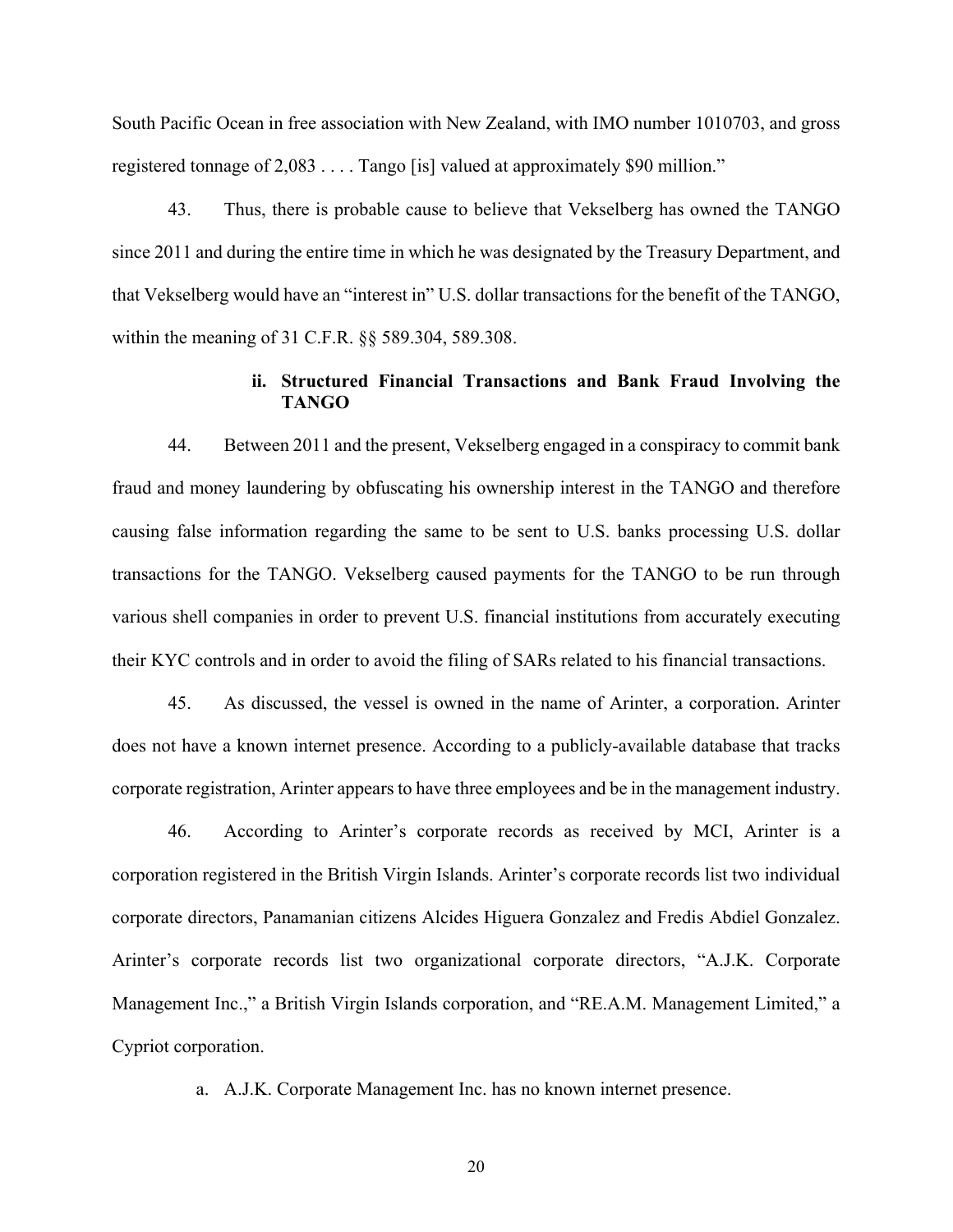b. RE.A.M. Management Limited has no known internet presence. According to a publicly-available database that tracks corporate registration records, RE.A.M. Management Limited has a sister company in Russia by the same name, which has a direct relationship with Renova, Vekselberg's company.

47. According to a publicly-available database that tracks corporate registration records and business records received from financial institutions, Arinter corporate directors Alcides Higuera and Fredis Gonzalez are also officers of Lamesa Transport LLC ("Lamesa Transport"), a Panamanian corporation. Lamesa Transport has no known internet presence. It appears to be an affiliate of other shell companies owned or controlled by Vekselberg. According to bank records received by law enforcement, "Lamesa Holding S.A." is owned by "Lamesa Group Holding S.A.," which in turn is 100% owned by "Lamesa Foundation." All of these entities are registered in Panama. The first beneficiary of "Lamesa Foundation" is "Lamesa Group Incorporated," registered in the British Virgin Islands. "Lamesa Group Incorporated" is wholly owned by Vekselberg.

48. This complicated management and owner structure appears to be for the purpose of obfuscating Vekselberg's connection to the TANGO, in order to insulate the vessel from inquiries about payments made on its behalf.

49. Vekselberg has caused payments to be made to these shell entities, which I believe were in furtherance of supporting the TANGO, but in efforts to obscure his connection thereto:

a. Vekselberg sent U.S. dollar payments to Lamesa Transport and Arinter:

i. On or about July 16, 2014, Vekselberg sent a wire payment to Lamesa Transport for \$1,105,000, which transited a U.S. correspondent bank in Connecticut.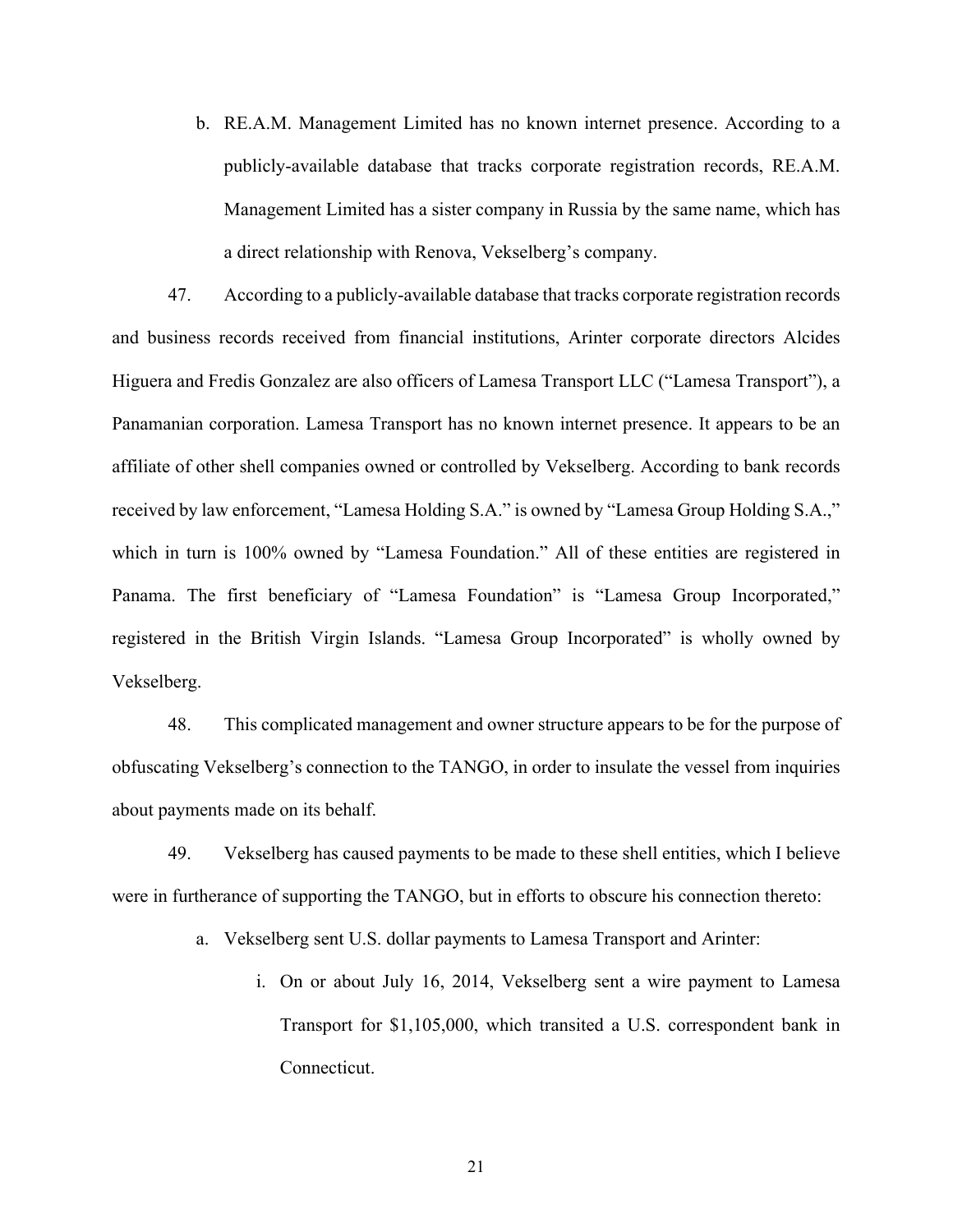- ii. On or about December 22, 2017, Vekselberg sent a wire payment to Lamesa Transport for \$1,250,000, which transited a U.S. correspondent bank in New York.
- iii. On or about December 22, 2017, Vekselberg sent a wire payment to Arinter for \$1,300,000, which transited a U.S. correspondent bank in Connecticut.
- b. In turn, money from Lamesa Transport's Swiss bank account was transferred to RE.A.M.:
	- i. On January 19, 2017, Lamesa Transport sent a wire payment for \$14,611 to RE.A.M. Management Limited in Cyprus, which transited a U.S. correspondent bank in New York.
	- ii. On May 22, 2017, Lamesa Transport sent a wire payment for \$24,120 to RE.A.M. Management Limited in Cyprus, which transited a U.S. correspondent bank in New York.
	- iii. On July 17, 2017, Lamesa Transport sent a wire payment for \$27,220 to RE.A.M. Management Limited in Cyprus, which transited a U.S. correspondent bank in New York.
	- iv. On November 16, 2017, Lamesa Transport sent a wire payment for \$65,620 to RE.A.M. Management Limited in Cyprus, which transited a U.S. correspondent bank.
- c. Money from Arinter's bank account was also transferred between shell corporations:
	- i. On December 22, 2016, an organizational entity called "Tango," and located at "Commerce House, 1 Bowring Road, Ramsey, Isle of Man" sent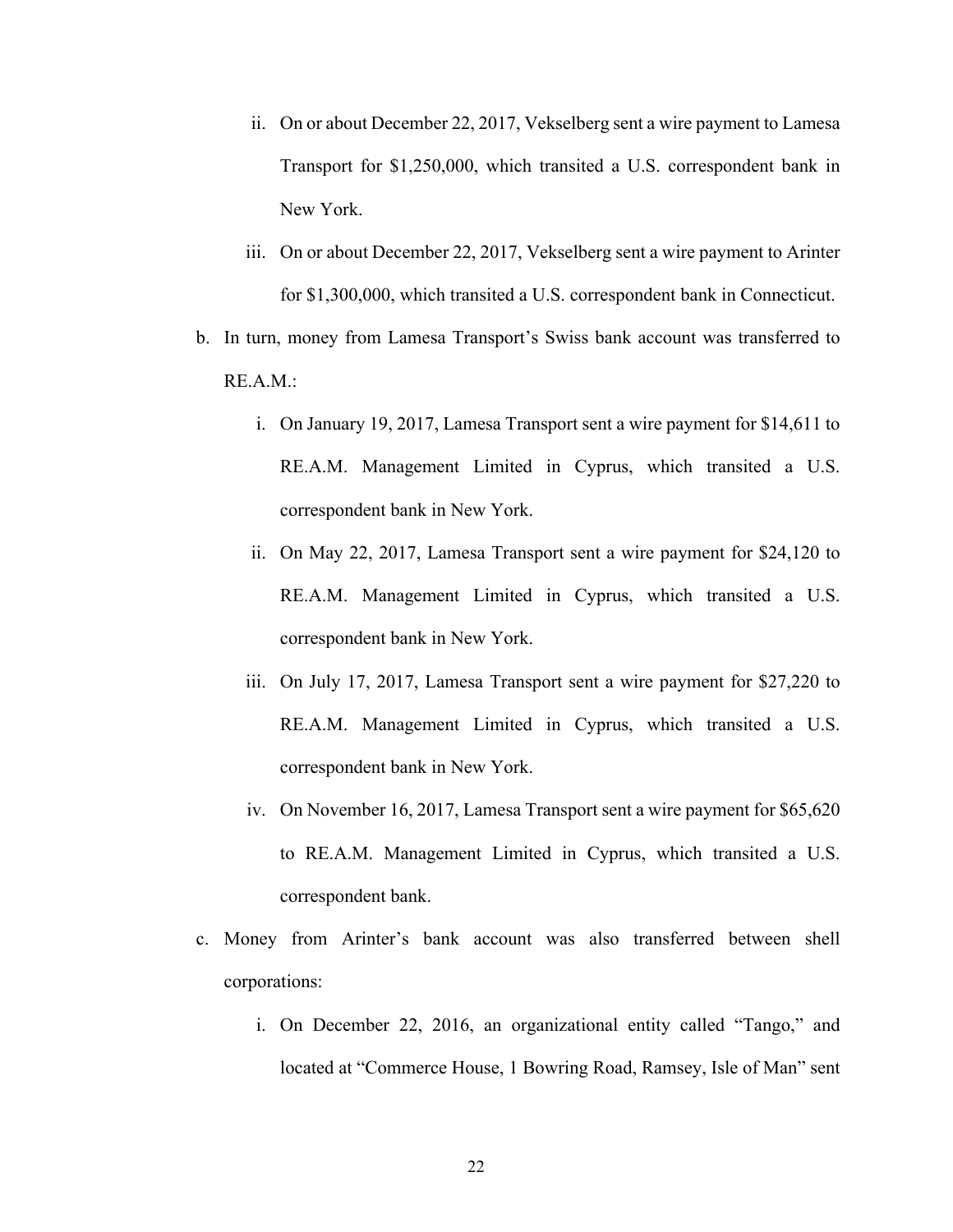a wire payment for \$62,500 to Arinter, which transited a U.S. correspondent bank. I have been unable to find any organizational documents showing that the TANGO had its own incorporated entity.

ii. On March 21, 2018, Arinter sent a wire payment for \$43,520 to RE.A.M. Management Limited in Cyprus, which transited a U.S. correspondent bank.

50. Additionally, Arinter paid invoices on behalf of the TANGO from different bank accounts with different entity names, which again appears consistent with an intent to obfuscate the connection with the vessel. For instance, in February-March 2017, the TANGO pulled into a port in Florida in order to have various repairs made.

- a. On or about February 10, 2017, Arinter wired Company C, a yacht servicer, \$9,274.97 from a Jersey bank account in the name "Tango, Commerce House, 1 Bowring Road, Ramsey, Isle of Man." The payment transited U.S. financial institutions in New York and California.
- b. On or about February 28, 2017, Arinter wired Company C \$11, 073.46 from a Swiss bank account in the name of Arinter Management LLC. The payment transited U.S. financial institutions in New York and California.
- c. On or about February 28, 2017, Arinter wired Company D, a yacht servicer, \$4,247.50 from the Swiss bank account in the name of Arinter Management LLC. This payment transited U.S. financial institutions in New York and Florida.
- d. On or about March 8, 2017, Arinter wired Company C \$1,584.53 from the "Tango" Jersey bank account in the name Tango, Isle of Man. The payment transited U.S. financial institutions in New York and California.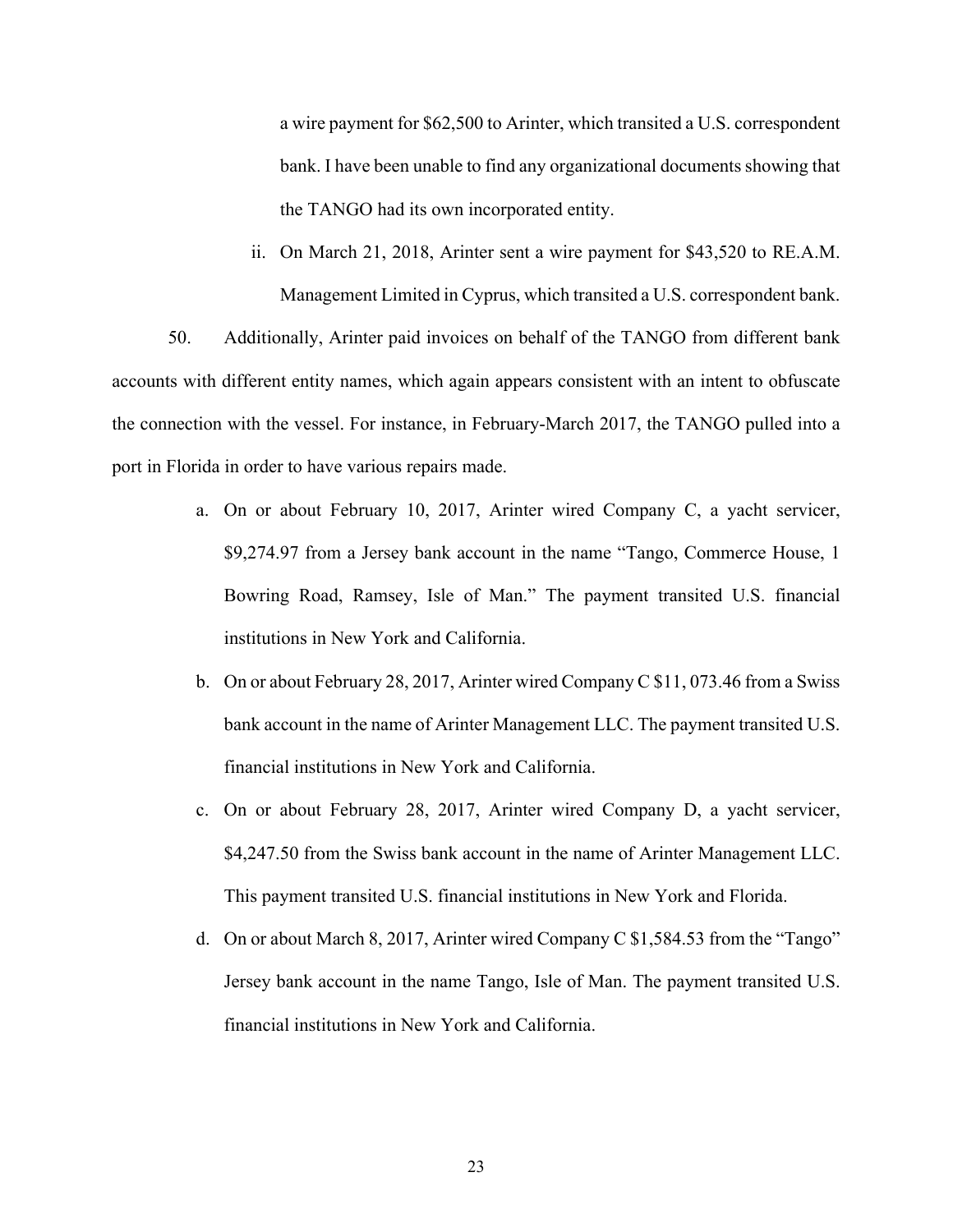51. Based on my training and experience, the transferring of money between shell companies, including companies related to each other, is indicative of efforts to hide the true nature of the transactions from U.S. financial institutions, undermine KYC protocols, and prevent the U.S. financial institutions from issuing SARs related to the transactions.

52. Additionally, based on my training, experience, and review of bank records, U.S. financial institutions regularly reviewed and investigated financial transactions of Russian oligarchs, including Vekselberg, even prior to the imposition of the Russia/Crimea Sanctions.

53. Thus, there is probable cause to believe that between 2011-present, Vekselberg and his coconspirators conspired to commit bank fraud by structuring transactions about the TANGO in such a manner as to obfuscate Vekselberg's ownership interest therein and in order to cause U.S. financial institutions to process U.S. dollar transactions. Further, there is probable cause to believe that the deceptive practices caused U.S. financial institutions to fail to conduct Know Your Customer investigations on these transactions, to fail to report the transactions to the Treasury Department, and ultimately, to process transactions.

#### **iii. Unlicensed U.S. Dollar Payments for the TANGO**

54. Following the April 6, 2018, designation, Vekselberg caused entities and persons to make U.S. dollar payments which transited U.S. financial institutions on his behalf and for his benefit related to the TANGO.

55. According to bank records received by law enforcement, the following management fees were paid by from a U.S. dollar account located at a Swiss bank in an account in the name of "Tango":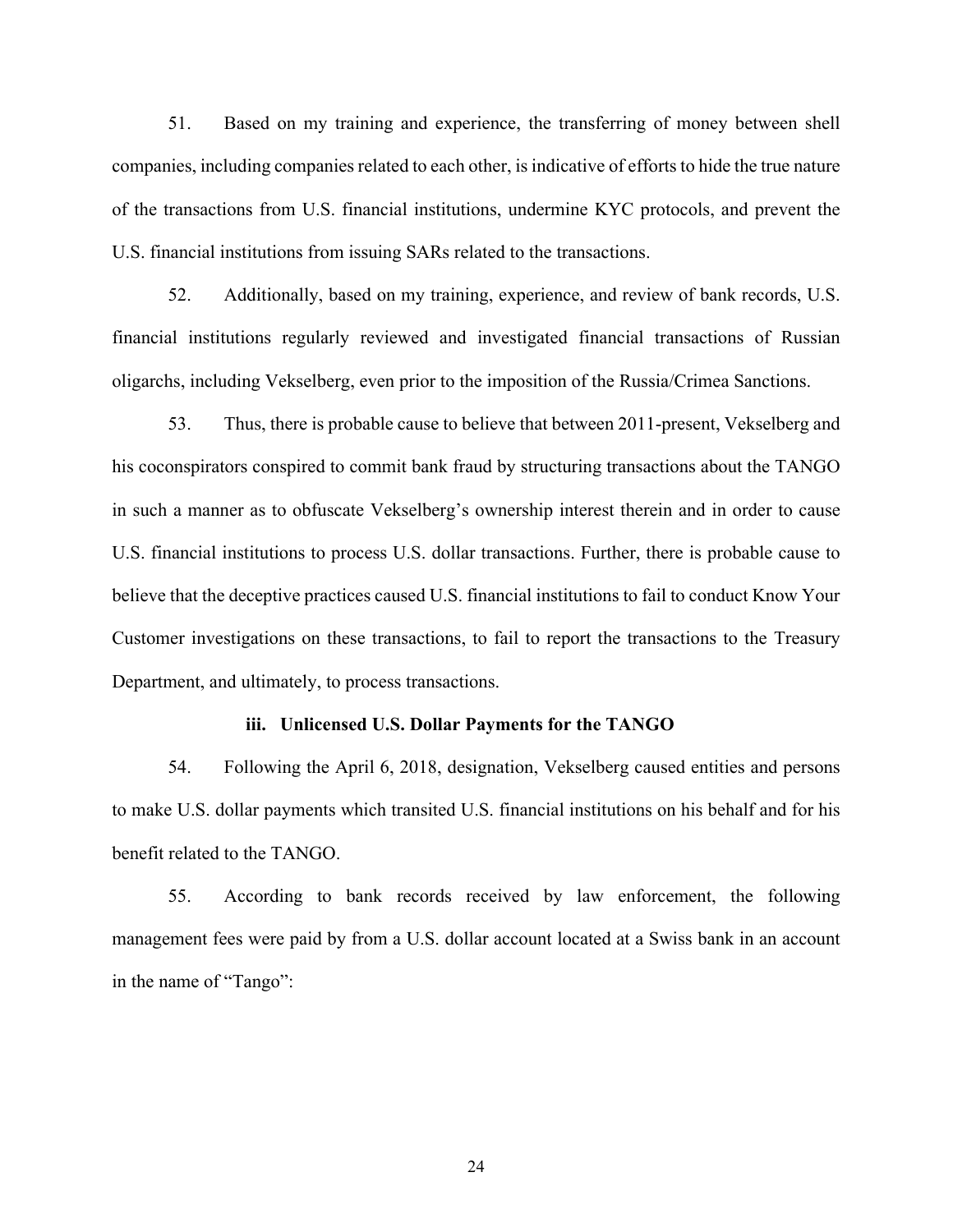- a. On or about April 6, 2018, "Tango" wired \$320 to "CAYMAN REGISTRY" as a "cross border credit transfer." The transaction is believed to have been processed as a correspondent banking transaction by a U.S. financial institution.
- b. On or about April 6, 2018, "Tango" wired \$362.50 to "NRC" as a "cross border credit transfer." The transaction is believed to have been processed as a correspondent banking transaction by a U.S. financial institution.
- c. On or about July 18, 2018, "Tango" wired \$208,808.20 from its U.S. dollar account to a Euro account in the name of "Tango" held at the same Swiss bank. Using this money, in July 2018, 180,000 Euros in fees were paid to various companies on behalf of the TANGO.

56. According to business records of Company D, U.S. financial institution, in 2018 Company A had an account in the name of the TANGO and with an address of Company A. On April 10, 2018, Company D determined that Vekselberg was the beneficial owner of the TANGO and blocked the funds in the account, totaling \$47,078.

57. According to business records of Company E, Company E was a subsidiary of a U.S. insurance company. Company E provided insurance to the TANGO in 2018, specifically insuring the TANGO's hull and machinery. Company E cancelled its policy on the TANGO and on or about June 5, 2018, attempted to return \$268.66 to Arinter in unused policy funds, however, Company E ultimately decided to block the return of these funds pursuant to E.O. 13622.

58. According to business records of MCI, Arinter hired Company F to registration services to the TANGO between 2019-the present. Specifically, Company F has paid registration fees to MCI on behalf of the TANGO. These fees were paid at multiple times a year by Company F. According to MCI, in 2019, Company F paid \$27,086.47 to MCI for registration fees related to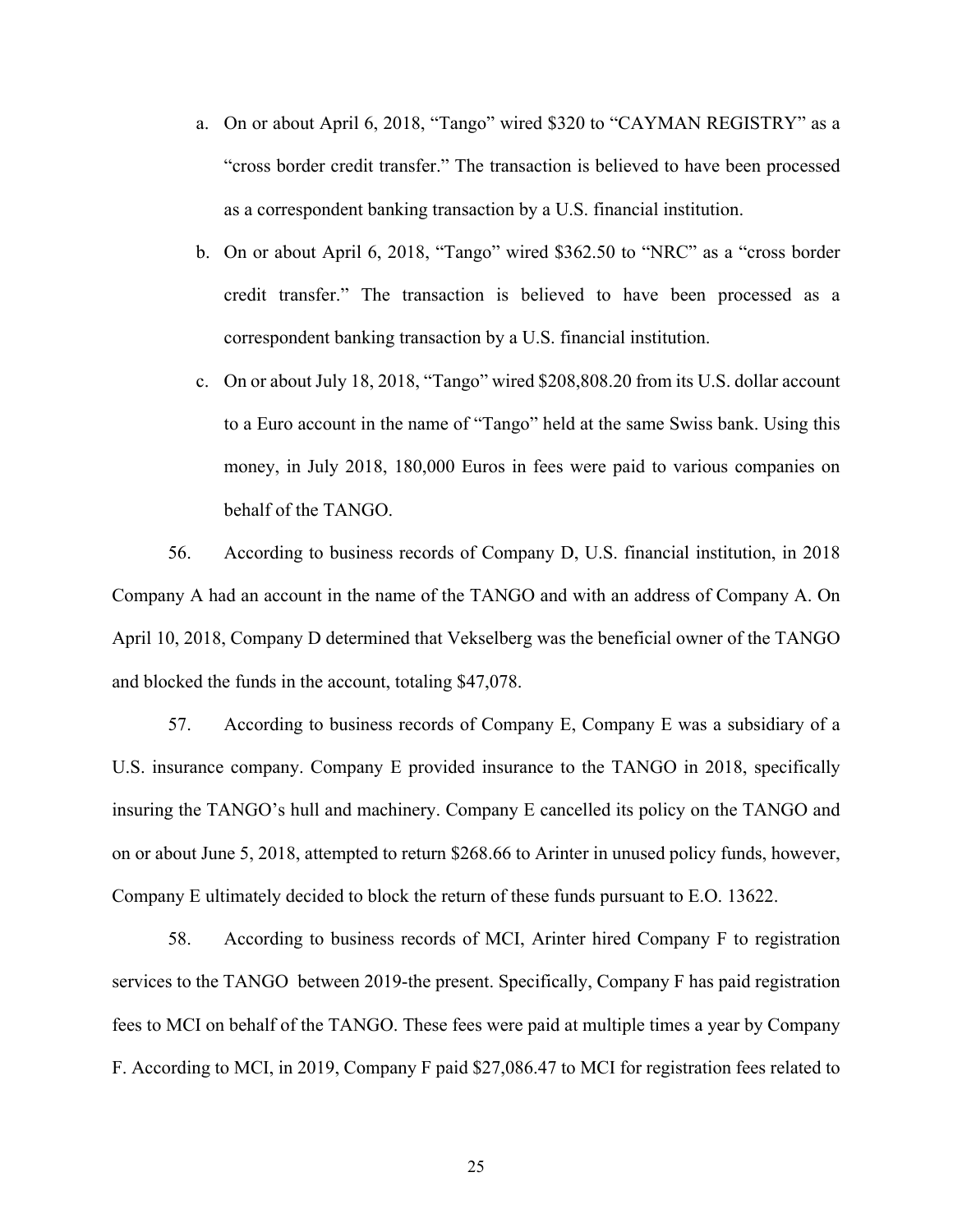the TANGO. These fees were paid in U.S. dollars to MCI's U.S. dollar account and were processed through correspondent banks in the United States.

59. As previously discussed, your affiant believes that the TANGO has been managed by Master Yachts since at least 2020. According to bank records received during the investigation, Master Yachts manages several yachts, and typically lists the yachts names in the notes of the wire invoices paid on behalf of the yacht.

- a. According to W-3, a U.S.-based provider of satellite repair on yachts, large yachts like the TANGO are almost exclusively serviced by a single provider ("Company G"), located in Spain. On August 26, 2020, Master Yachts wired 1,780 to Company G and included a reference to "IN20225-IN202487 INVOICES." Master Yachts made several other wire payments to Company G and in the other payments specifically referenced the name of a yacht, leading me to believe that Master Yachts was obfuscating the yacht associated with the August 26, 2020 payment because it is for the TANGO. The transaction was processed as a correspondent banking transaction by a U.S. financial institution in New York.
- b. According to AIS data of the TANGO, $8$  the TANGO called at Male, Maldives from December 21-28, 2020.

<span id="page-28-0"></span><sup>8</sup> According to MarineTraffic, which provides a commercial AIS service, the International Maritime Organization requires an AIS to be fitted on every ship, with exceptions for warships, leisure craft and fishing boats. The system was introduced primarily for safety reasons by helping government authorities to identify vessels, assist in search and rescue operations as well as provide supplementary information from other navigational systems such as radar. AIS automatically transmits the ship's position and a timestamp. The ship's operator may also manually update the navigational status, ship's draft, hazardous cargo information, destination and ETA, and waypoints. *See* https://www.marinetraffic.com/blog/information-transmitted-via-ais-signal.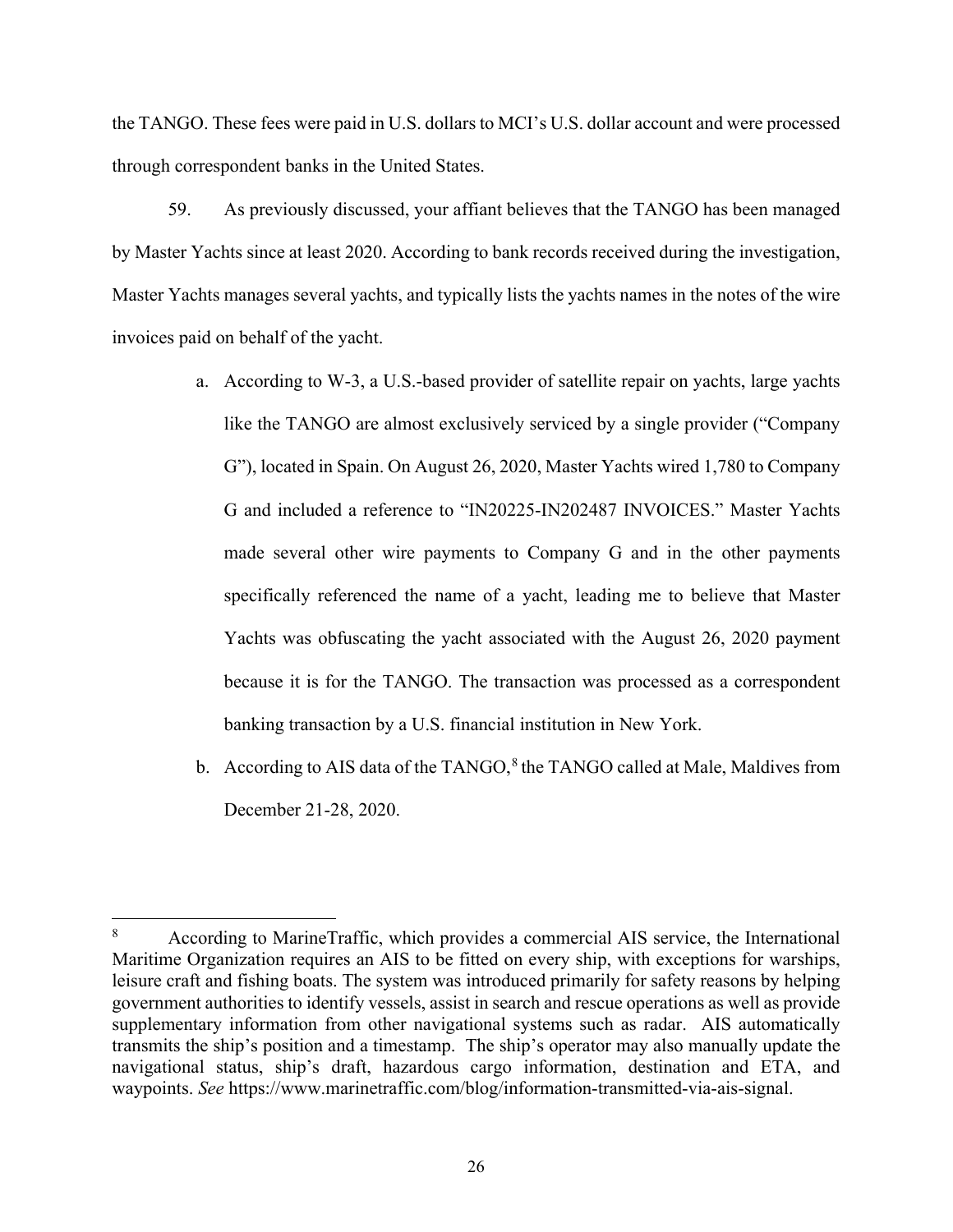- i. On December 22, 2020, Master Yachts wired \$39,340 to a five-star water villa resort in Male. The transaction included a reference "ARINTER PROFORMA 17-12-2020 M0934." The transaction was processed as a correspondent banking transaction by a U.S. financial institution in New York. Again, while it appears to be Master Yacht's typical business practice to put the name of the yacht the payment relates to in the notes, here too Master Yachts used a generic reference to Arinter, which I believe to be an effort to obfuscate that the payment was related to the TANGO.
- ii. Between December 23-30, 2020, Master Yachts wired three payments to a company called Seal Maldives Pvt Ltd. According to its website, Seal Maldives purports to be a "Super Yacht Agent" in Male which provides bunkering, maintenance, and provisioning services to yachts. Master Yachts wires to Seal Maldives appear consistent with paying of bills related to the TANGO's stay in Male.
	- \$173.02 on December 23, 2020
	- \$3,300.05 on December 23, 2020
	- \$7,948.00 on December 23, 2020

60. According to OFAC, Vekselberg and those acting on his behalf failed to obtain licenses for all of the above-described U.S. dollar transactions.

61. Thus, there is probable cause to believe that from April 6, 2018 to the present, Vekselberg and those acting on his behalf and for his benefit caused U.S. dollar transactions for the TANGO to be sent through U.S. financial institutions, after a time which Vekselberg was designated by the Treasury Department. Further, there is probable cause to believe that Vekselberg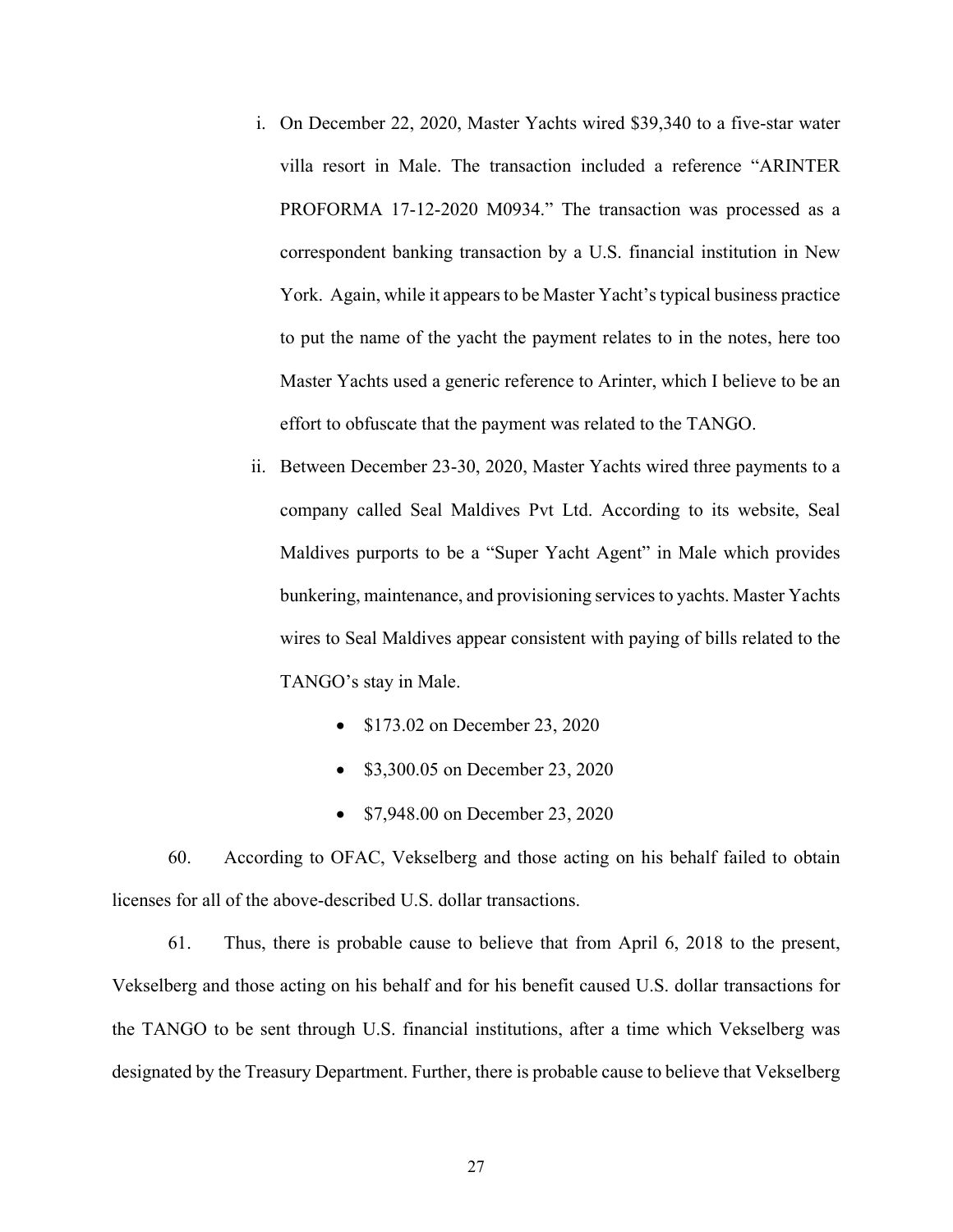had an interest in the TANGO and the financial transactions for its benefit, and thus a license was required for U.S. dollar transactions, but not obtained.

62. Further, there is probable cause to believe that Vekselberg and his coconspirators conspired to and did cause funds to be transferred internationally with the intent to promote the carrying on of his bank fraud conspiracy and IEEPA violations, with the intent to conceal the true nature of the ownership of the proceeds, and with the intent to avoid transaction reporting requirements under federal law.

63. Additionally, there is probable cause to believe that under 18 U.S.C.  $\S 981(a)(1)(A)$ & (C) the TANGO is subject to forfeiture because it was (i) "involved in" a transaction in violation of 18 U.S.C. § 1956, and (ii) "constitutes" "proceeds traceable" to a specified unlawful activity (as defined in 18 U.S.C. § 1956(c)(7)(D); here, bank fraud and violations of IEEPA). Specifically, there is probable cause to believe that through the execution of the aforementioned conspiracy, scheme, and criminal violations, Vekselberg was permitted the use and enjoyment of the TANGO, and was able to maintain it in good repair, and thus, that the TANGO is itself "traceable" to the aforementioned violations.

## **D. Exigency**

64. On or about March 13, 2022, the U.S. government received a notification from authorities in Spain that the TANGO was being repaired, but was making plans to leave the port of Palma de Mallorca.

65. Your affiant notes that, following the March 2022 designations by the Treasury Department of several Russian oligarchs, many such designated individuals made efforts to move their yachts out of European jurisdictions and into jurisdictions that do not have mutual legal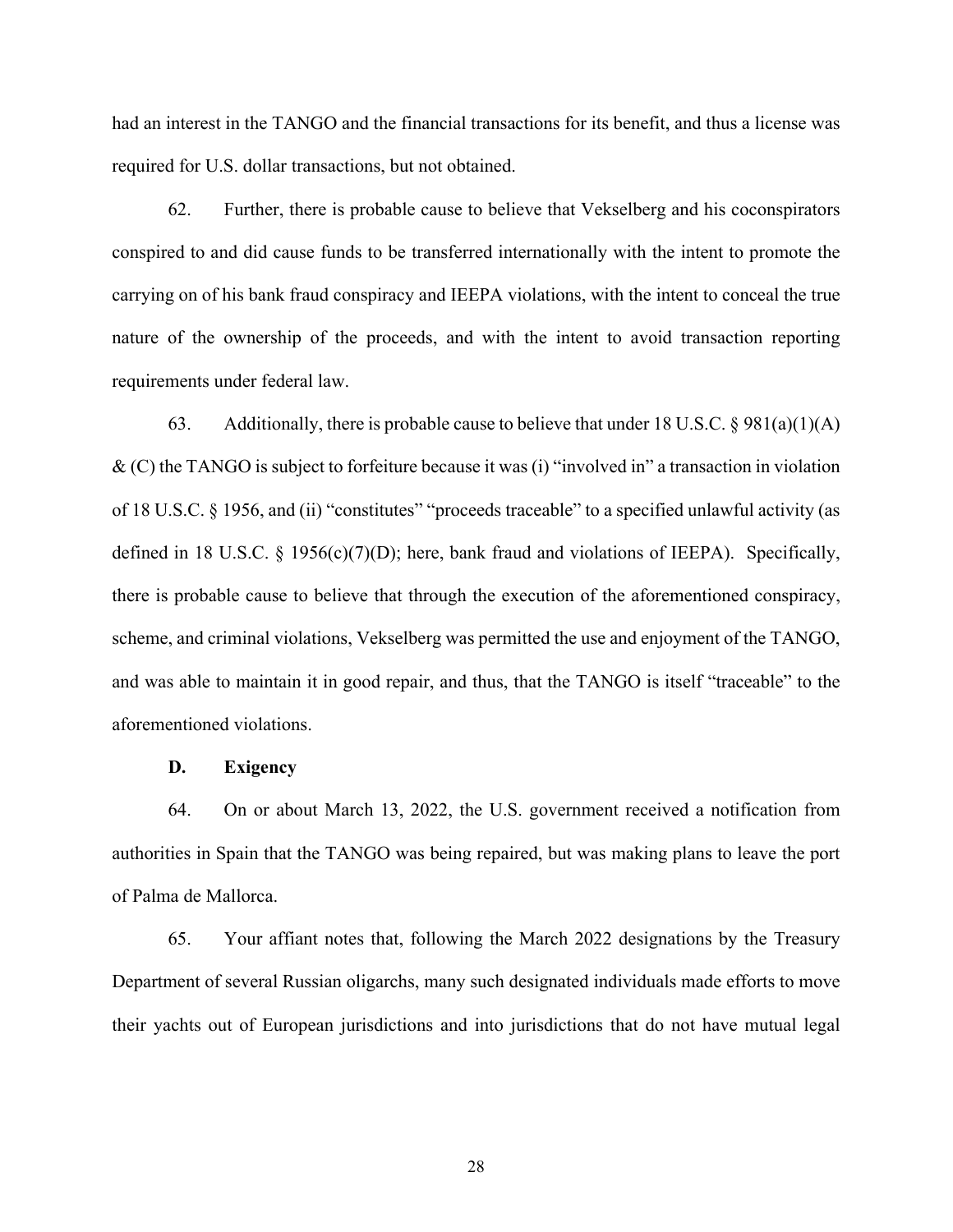assistance treaties with the United States. Your affiant believes that Vekselberg may likewise be making plans for the TANGO to leave Spain in an effort to avoid U.S. efforts to seize the vessel.

## **IV. CONCLUSION**

66. Based on the information contained herein and my training and experience, I submit that the TANGO is subject to seizure and forfeiture, pursuant to the above referenced statutes. Based on the forgoing, I request that the Court issue the proposed seizure warrant. Because of the exigent circumstances described above, there exists reasonable cause to permit the execution of the requested warrant at any time in the day or night.